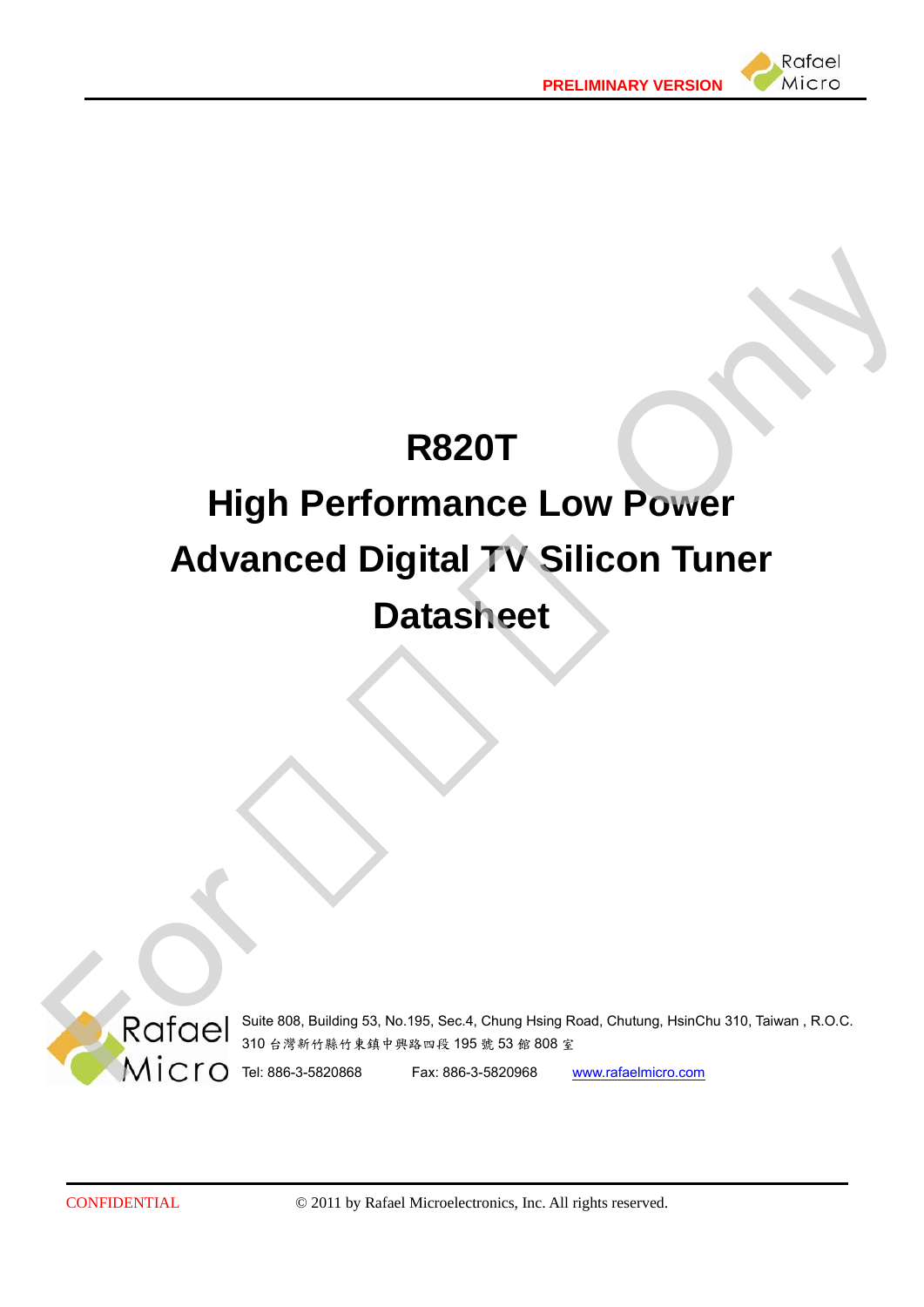#### **Ordering Information**

| <b>Part Number</b> | <b>Description</b>              | <b>Package Type</b> |
|--------------------|---------------------------------|---------------------|
| <b>R820T</b>       | <b>Digital TV Silicon Tuner</b> | <b>QFN 24</b>       |

#### **Contact Information**:

#### **Revision History**

| Sales (China): 86-1360-2679953<br><b>Revision History</b> | Suite 808, Building 53, No. 195, Sec. 4, Chung Hsing Road<br>Chutung, HsinChu 310, Taiwan, R.O.C.<br>Tel: 886-3-5820868    Fax: 886-3-5820968<br>Sales (Taiwan): 886-3-5820868 ext. 211<br>Application Engineering: 886-3-5820868 ext. 235                                                                                                                                                                                                                                                                                                                                                                                                                                                                                                                                                                                                           | www.rafaelmicro.com<br>marshall.lee@rafaelmicro.com<br>jaff.wu@rafaelmicro.com<br>vincent.huang@rafaelmicro.com |             |
|-----------------------------------------------------------|------------------------------------------------------------------------------------------------------------------------------------------------------------------------------------------------------------------------------------------------------------------------------------------------------------------------------------------------------------------------------------------------------------------------------------------------------------------------------------------------------------------------------------------------------------------------------------------------------------------------------------------------------------------------------------------------------------------------------------------------------------------------------------------------------------------------------------------------------|-----------------------------------------------------------------------------------------------------------------|-------------|
| <b>Revision</b>                                           | <b>Description</b>                                                                                                                                                                                                                                                                                                                                                                                                                                                                                                                                                                                                                                                                                                                                                                                                                                   | Owner                                                                                                           | <b>Date</b> |
| 1.0                                                       | <b>Preliminary Release</b>                                                                                                                                                                                                                                                                                                                                                                                                                                                                                                                                                                                                                                                                                                                                                                                                                           | Vincent Huang                                                                                                   | 2011/9/14   |
| 1.1                                                       | Modify reference schematic                                                                                                                                                                                                                                                                                                                                                                                                                                                                                                                                                                                                                                                                                                                                                                                                                           | Vincent Huang                                                                                                   | 2011/11/16  |
| 1.2                                                       | Modify reference schematic                                                                                                                                                                                                                                                                                                                                                                                                                                                                                                                                                                                                                                                                                                                                                                                                                           | Vincent Huang                                                                                                   | 2011/11/30  |
| © 2011 by Rafael Microelectronics, Inc.                   |                                                                                                                                                                                                                                                                                                                                                                                                                                                                                                                                                                                                                                                                                                                                                                                                                                                      |                                                                                                                 |             |
| All Rights Reserved.                                      |                                                                                                                                                                                                                                                                                                                                                                                                                                                                                                                                                                                                                                                                                                                                                                                                                                                      |                                                                                                                 |             |
|                                                           | Information in this document is provided in connection with Rafael Microelectronics, Inc. ("Rafael Micro") products. These materials are<br>provided by Rafael Micro as a service to its customers and may be used for informational purposes only. Rafael Micro assumes no responsibility<br>for errors or omissions in these materials. Rafael Micro may make changes to this document at any time, without notice. Rafael Micro advises<br>all customers to ensure that they have the latest version of this document and to verify, before placing orders, that information being relied on is<br>current and complete. Rafael Micro makes no commitment to update the information and shall have no responsibility whatsoever for conflicts or<br>incompatibilities arising from future changes to its specifications and product descriptions. |                                                                                                                 |             |
|                                                           | THESE MATERIALS ARE PROVIDED "AS IS" WITHOUT WARRANTY OF ANY KIND. EITHER EXPRESS OR IMPLIED, RELATING TO SALE<br>AND/OR USE OF RAFAEL MICRO PRODUCTS INCLUDING LIABILITY OR WARRANTIES RELATING TO FITNESS FOR A PARTICULAR<br>PURPOSE, CONSEQUENTIAL OR INCIDENTAL DAMAGES, MERCHANTABILITY, OR INFRINGEMENT OF ANY PATENT, COPYRIGHT OR<br>OTHER INTELLECTUAL PROPERTY RIGHT. RAFAEL MICRO FURTHER DOES NOT WARRANT THE ACCURACY OR COMPLETENESS OF<br>THE INFORMATION, TEXT, GRAPHICS OR OTHER ITEMS CONTAINED WITHIN THESE MATERIALS. RAFAEL MICRO SHALL NOT BE<br>LIABLE FOR ANY SPECIAL, INDIRECT, INCIDENTAL, OR CONSEQUENTIAL DAMAGES, INCLUDING WITHOUT LIMITATION, LOST<br>REVENUES OR LOST PROFITS, WHICH MAY RESULT FROM THE USE OF THESE MATERIALS.                                                                                    |                                                                                                                 |             |

**Rafael Micro** products are not intended for use in medical, lifesaving or life sustaining applications. **Rafael Micro** customers using or selling **Rafael Micro** products for use in such applications do so at their own risk and agree to fully indemnify **Rafael Micro** for any damages resulting from such improper use or sale. **Rafael Micro, logos and R820T** are **Trademarks** of **Rafael Microelectronic, Inc**. Product names or services listed in this publication are for identification purposes only, and may be trademarks of third parties. Third-party brands and names are the property of their respective owners.

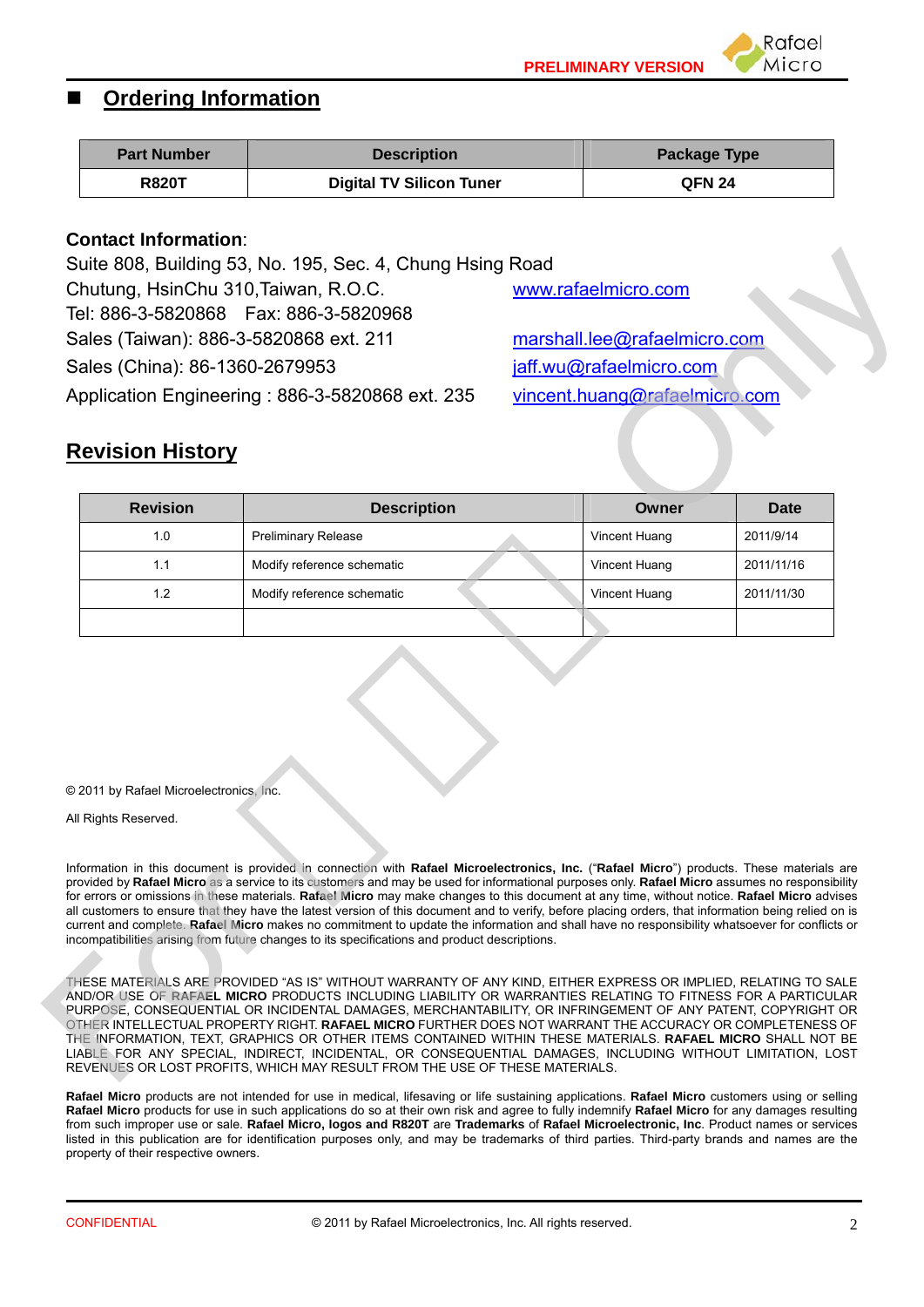

## **Confidentiality Agreement**

- The Reader of this document acknowledges that the information provided by Rafael Microelectronics Inc. in this material is confidential. A non-disclosure agreement (NDA) between the Reader and Rafael Microelectronics, Inc. is signed. Therefore, Reader agrees not to disclose it without the express written permission of Rafael Microelectronics, Inc.. The watermark and DCN (document control number) have been set to track and to control the confidentiality process. If the Reader has not signed NDA or not specified by watermark and DCN. You are inappropriate to read or use this material. Please return this material immediately to Rafael Microelectronics, Inc..
- It is acknowledged by Reader that information to furnished in this material is in all respects confidential and proprietary in nature, other than information which is in the public domain through other means and that any disclosure or use of same by Reader, may cause serious damage to Rafael Microelectronics Inc..
- This is classified as a Security A document which is prohibited to re-distribute under any circumstances except for prior written permission by Rafael Microelectronics Inc.. Any Other use of this document is strictly prohibited, and a violation of law. The Reader of this document acknowledges that Rafael Microelectronics Inc. reserves legal rights to claim all damages caused by Reader's inappropriate use of this material. is a convertigate by Reader that information to furnished in this material is in all respects confidential and<br>proprietary in nature, one final information which is in the public domain frocugar of the determination with t

Rafael Micro. and its logos are registered trademarks of Rafael Microelectronics, Inc..

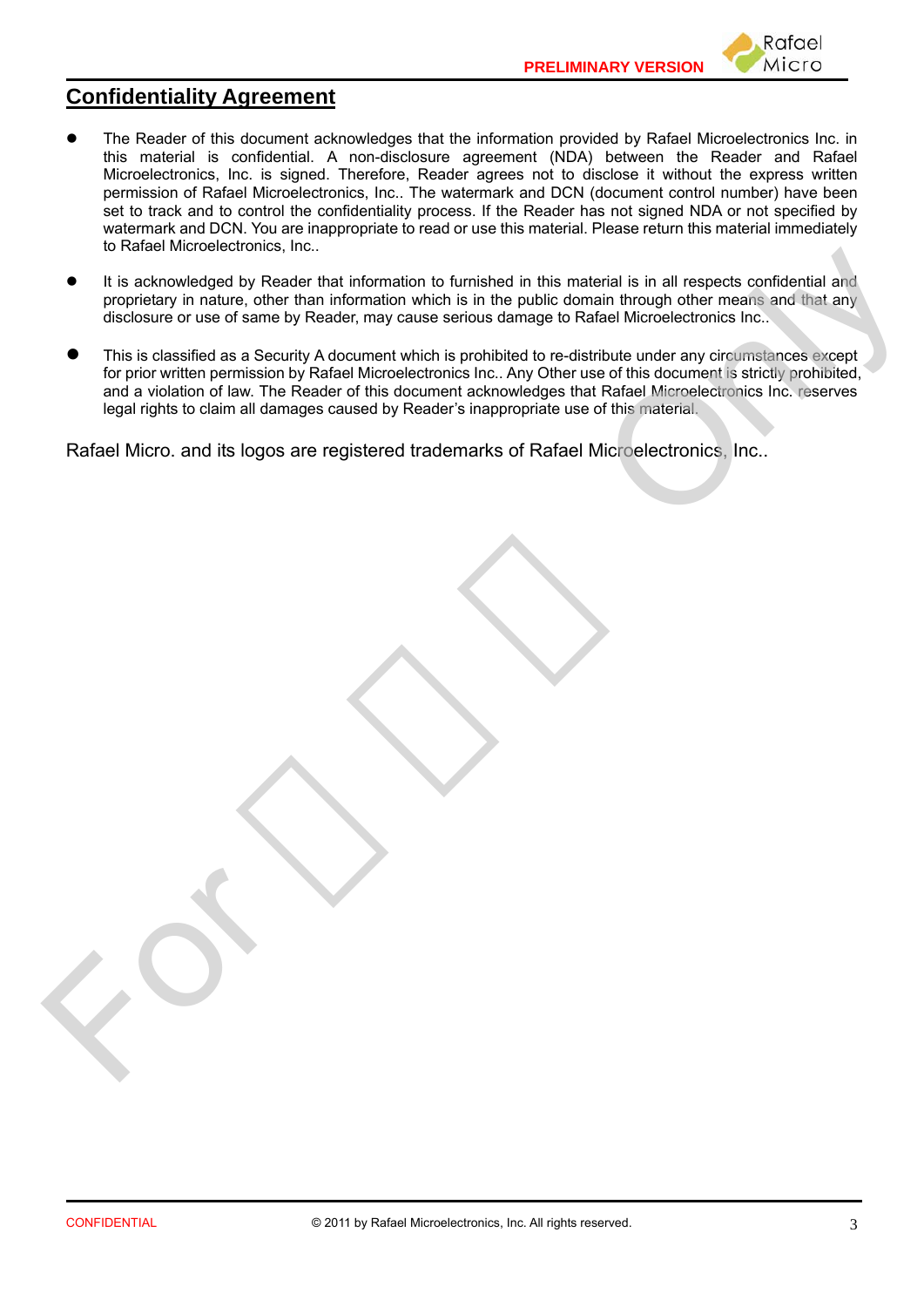# *R820T High Performance Low Power Advanced Digital TV Silicon Tuner*

## **General Description**

In heritage from Rafael Micro's state-of-the-art architecture, the R820T digital silicon tuner achieves the lowest power consumption and the smallest font factor. R820T offers unmatchable RF performance for all digital broadcast television standards including DVB-T, ATSC, DMB-T, ISDB-T,. With innovative AccuTune<sup>TM</sup> and TrueRF<sup>TM</sup> mechanisms, R820T provides superior performance in sensitivity, linearity, adjacent channel immunity, and image rejection. The chip embeds a smart power detector to optimize different input power scenarios as well as the spurious free dynamic range. For Manufacture Internal methods in the state of the Construction of the Construction of the Construction of the Construction of the Construction of the Construction of the Construction of the Construction of the Construct

The R820T is a highly integrated silicon tuner that builds in low noise amplifier (LNA), mixer, fractional PLL, VGA, voltage regulator and tracking filter, eliminating the need for external SAW filters, LNA, balun, and LDO. Thanks the LNA architecture, R820T offers the lowest cost and high performance solution for digital TV application. On-chip LDO, high performance LNA, and small package enable R820T the perfect solution for both cost and font factor sensitive applications.

With proprietary GreenRF techniques, R820T achieves both high performance and the lowest power consumption which perfectly compliant with the worldwide trend. The R820T comes in a small and thin QFN RoHs compliant package.

#### **Features**

 Support all digital TV standards: DVB-T, ATSC, DTMB and ISDB-T.

Rafael Micro

- Lowest BOM cost WITHOUT external SAW filters, LNA, balun, LDO, and adjustable parts.
- Low cost Single-In Digital TV Application
- Compliant with EN 300 744, Nordig 2.2, D-BOOK 7.0, ARIB B21, ABNT 15604, ATSC A74 and GB20600-2006
- Compliant with EN-55020, EN55013 and FCC
- Ultra low power consumption < 178mA
- Single power supply 3.3V
- 2-wired I2C interface
- 24-pin 4x4 QFN lead-free package

#### **Applications**

- Terrestrial Digital TV
- Desktop/Laptop PCTV, Mini-card, and USB peripherals
- Set Top Box
- Portable Media Player
- Automobile TV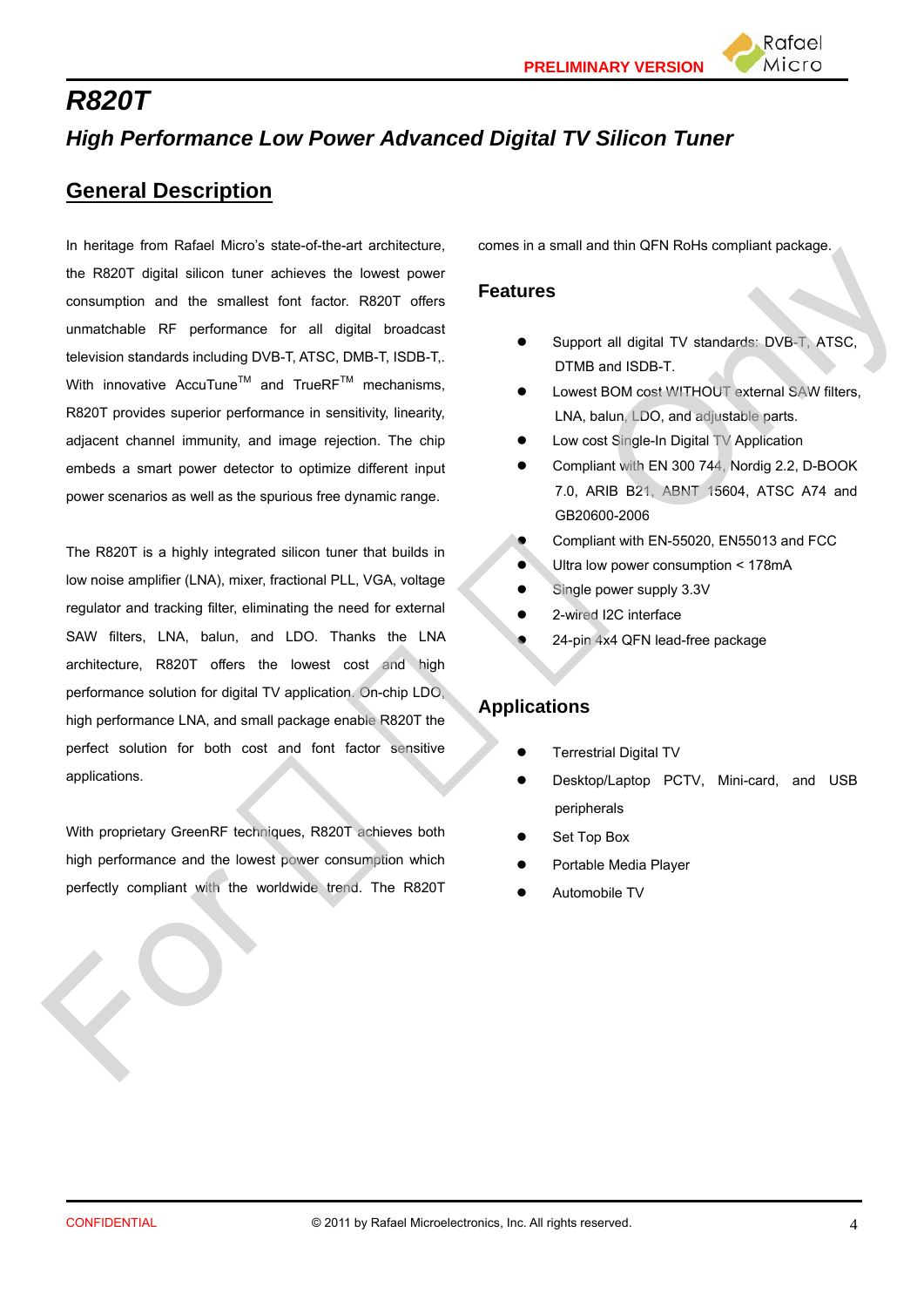Figure A: Example of DTV reception for PCTV Applications



Figure B: Example of Set Top Box Applications

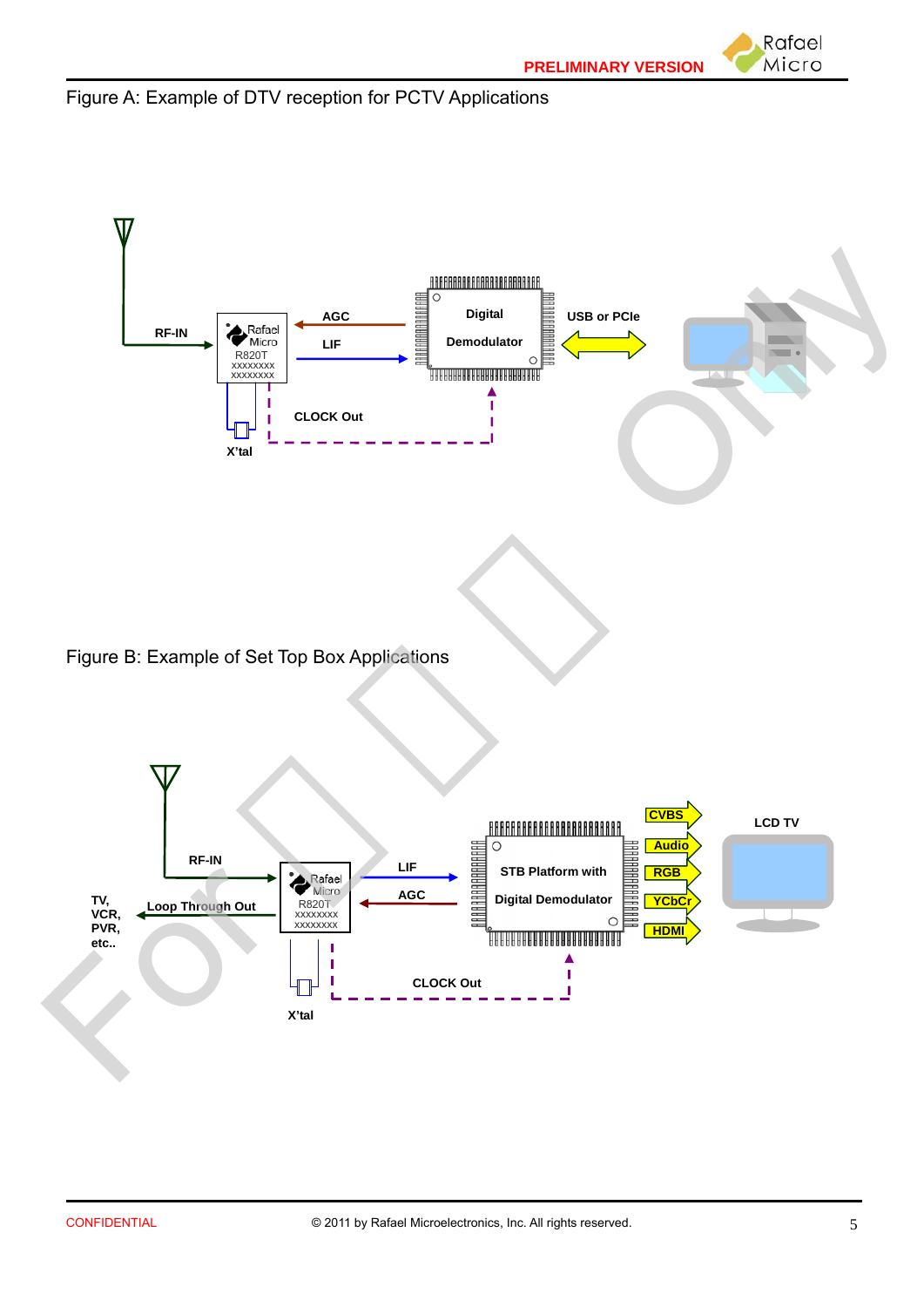Rafael Micro





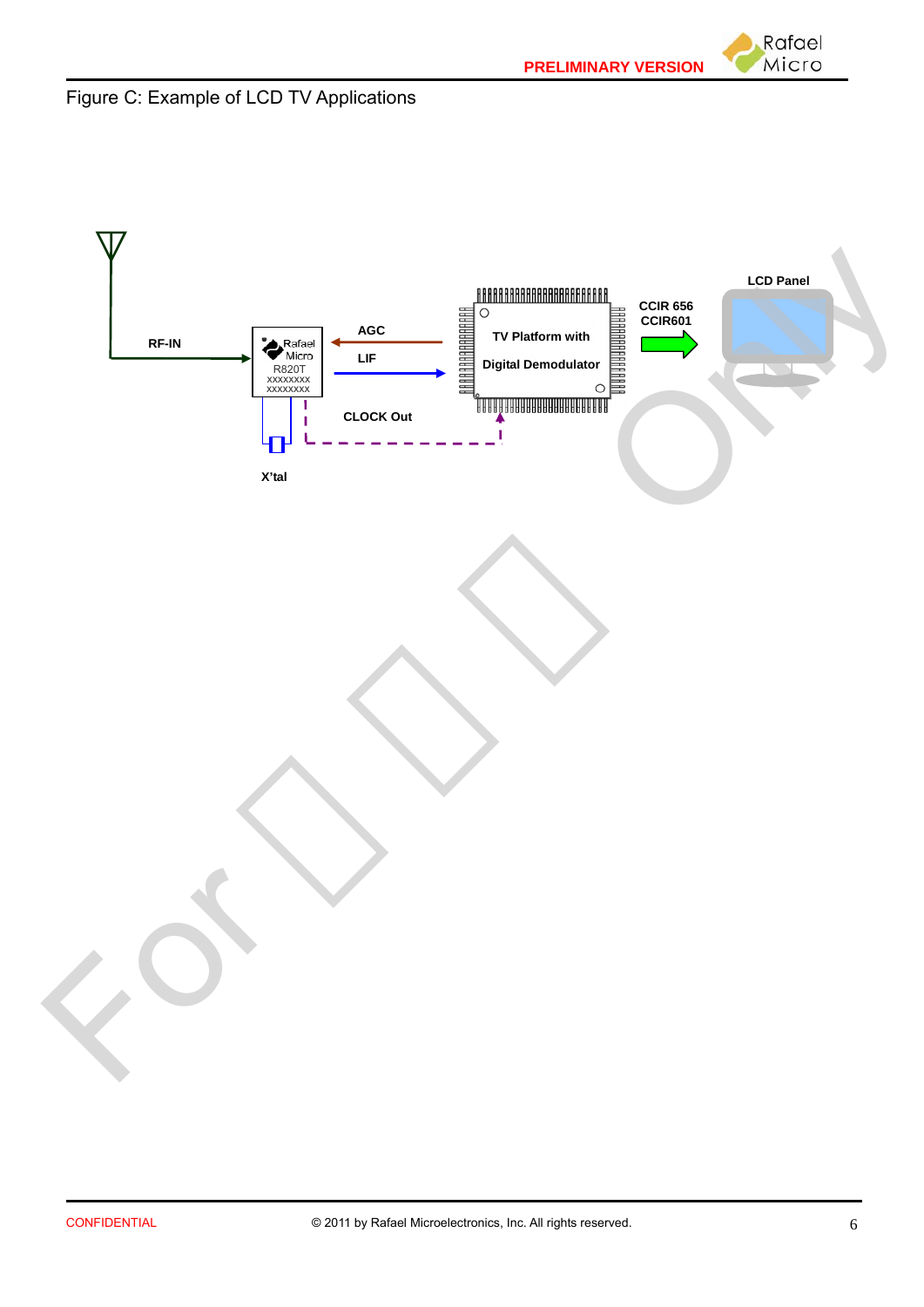Rafael Micro

#### **Functional Block Diagram**

Figure D: Simplified R820T Block Diagram



#### **Quick Reference Data**

#### **Typical figures**

- Frequency range: 42 to 1002 MHz ■ Frequency range:<br>
■ Noise figure :<br>
■ Phase noise:<br>
■ Current consumption<br>
Max input power:<br>
Image rejection:
	- Noise figure : 3.5 dB @ RF\_IN

Phase noise: -98 dBc/Hz @ 10 kHz

- Current consumption: <178 mA @ 3.3V power supply
- $\blacksquare$  Max input power:  $+10$  dBm
- Image rejection: 65 dBc

*note: [dBm]=[dBuV on 75Ω] -108.75dB*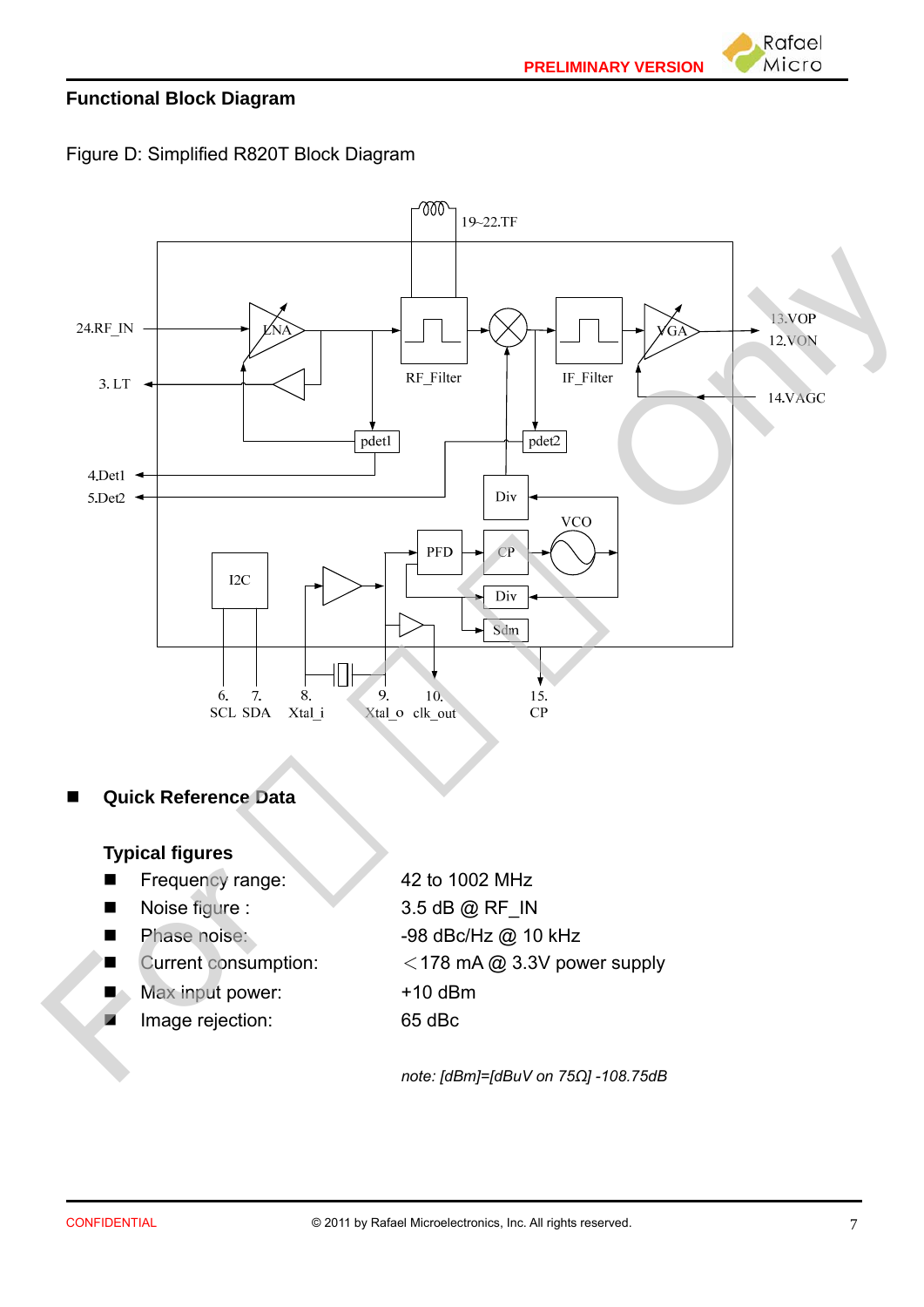



# **Contents**

|                | 1.1 |  |
|----------------|-----|--|
|                | 1.2 |  |
| $\mathbf{2}$   |     |  |
| 3              |     |  |
|                | 3.1 |  |
| 4              |     |  |
|                | 4.1 |  |
|                | 4.2 |  |
|                | 4.3 |  |
|                | 4.4 |  |
| 5              |     |  |
| 6              |     |  |
|                | 6.1 |  |
|                | 6.2 |  |
|                | 6.3 |  |
| $\overline{7}$ |     |  |

 $\mathbf{C}^{\mathbf{C}}$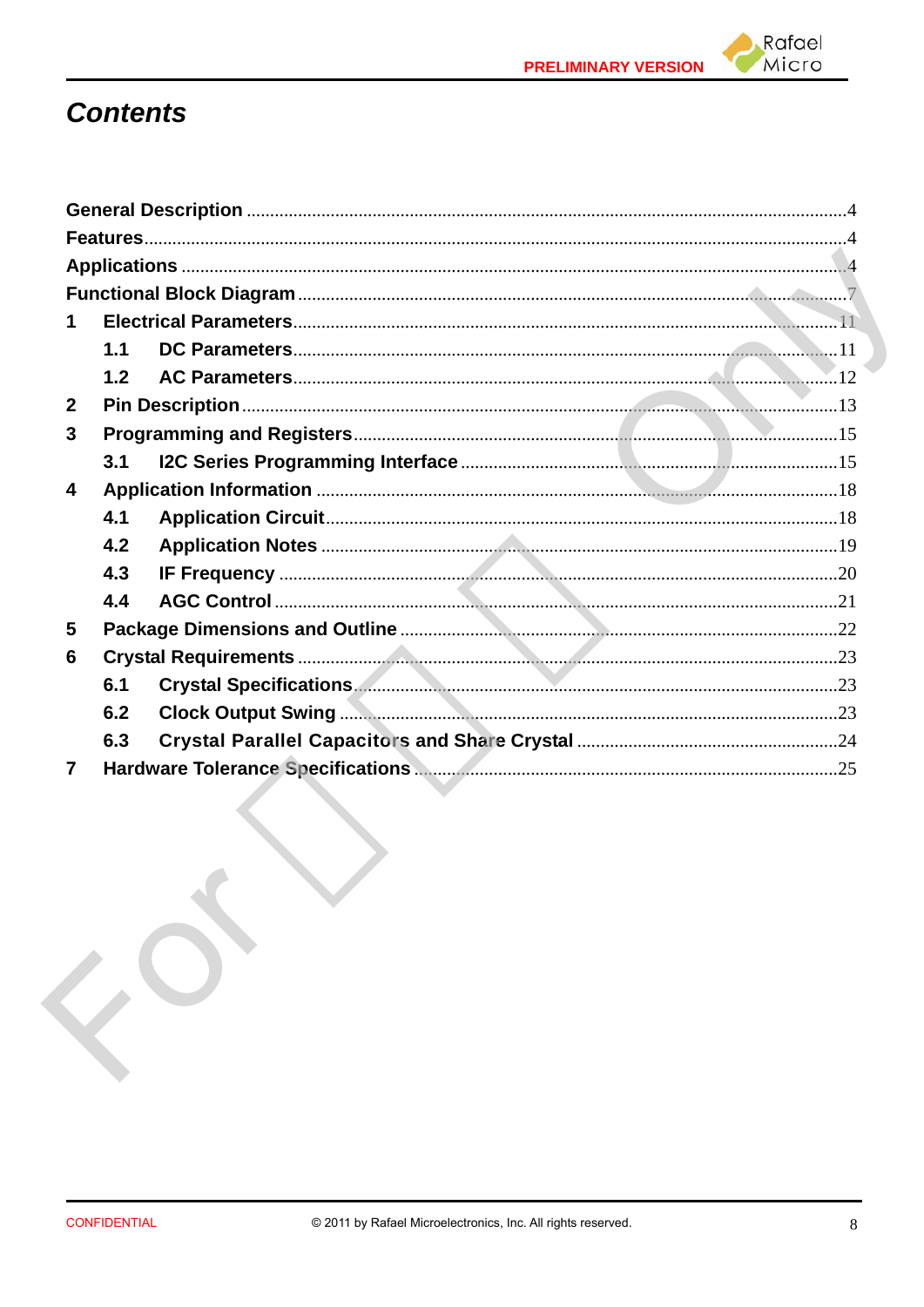



# *Figure*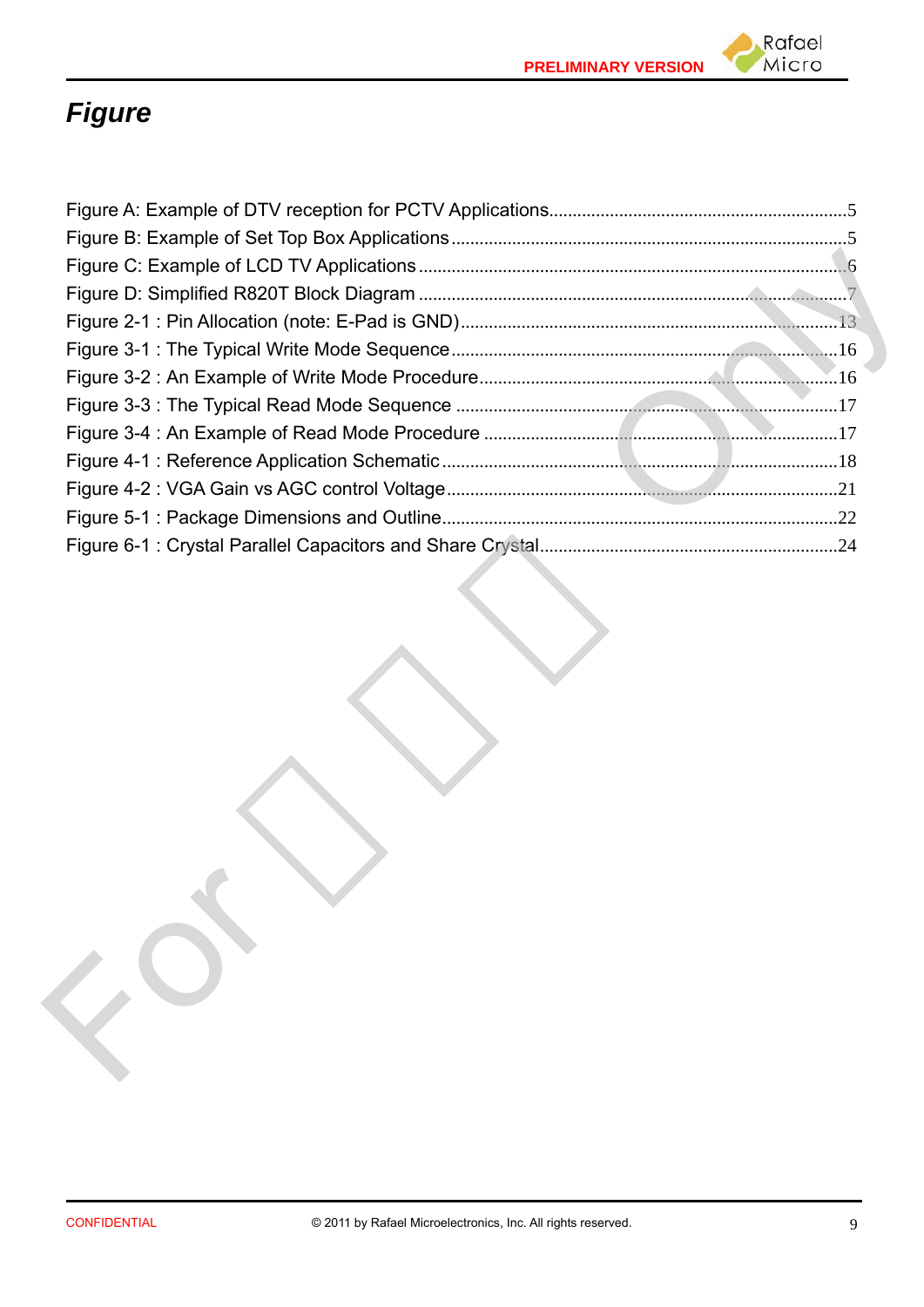

# *Table*

| Table 7-1 : Value and specification of Tracking filter inductors and RF input inductors25 |  |
|-------------------------------------------------------------------------------------------|--|
|                                                                                           |  |
|                                                                                           |  |
|                                                                                           |  |
|                                                                                           |  |
|                                                                                           |  |

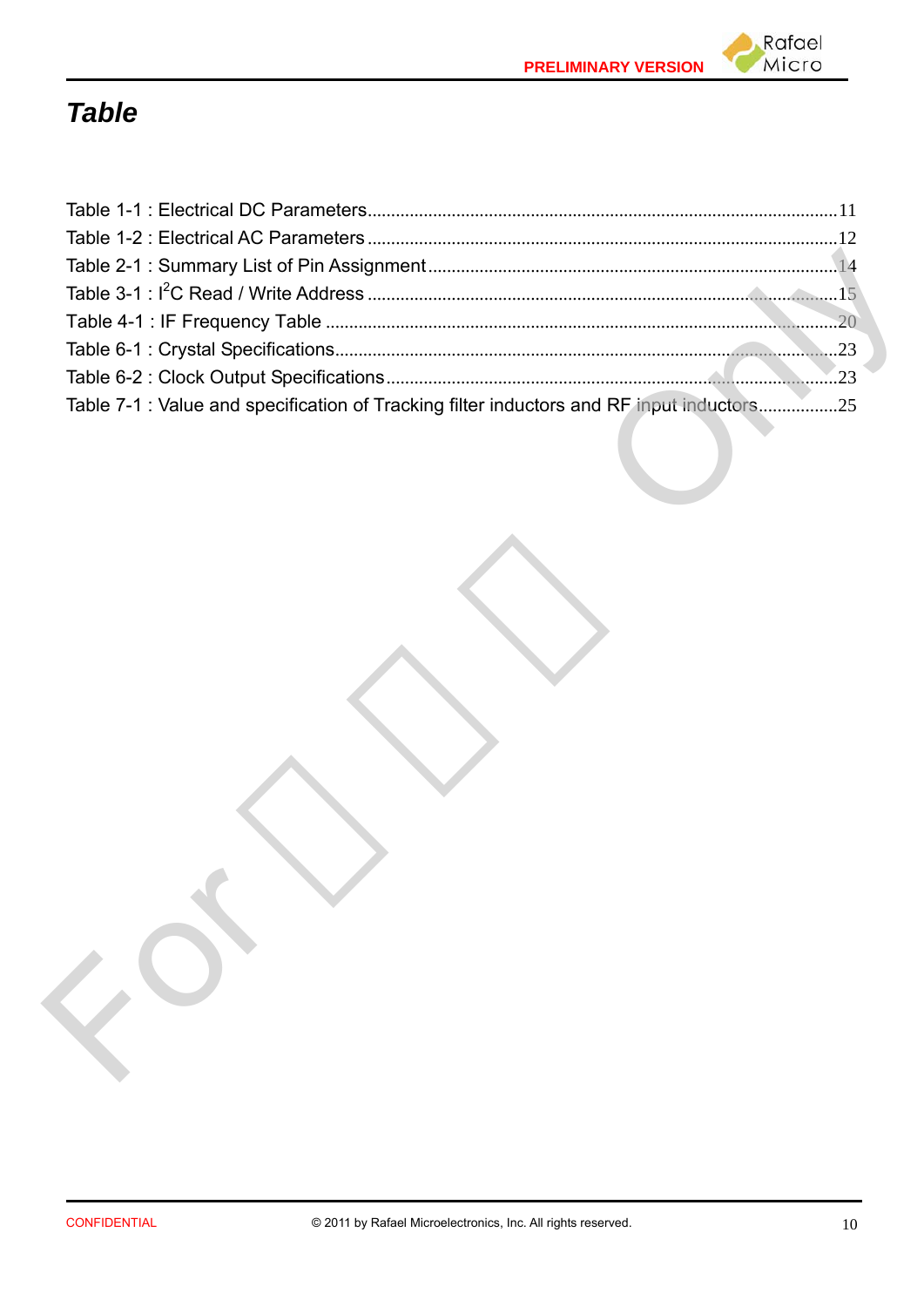

# **1 Electrical Parameters**

## **1.1 DC Parameters**

Table 1-1 : Electrical DC Parameters

| $\mathsf V$<br>3.0<br>3.3<br>3.6<br>$^{\circ}{\rm C}$<br>85<br>$-20$<br>25<br>LT OFF<br>$mA$<br>$9\,$<br>LT ON<br>64<br>mA<br>After Programming<br>178<br>$mA$<br>195 | VCC Input voltage<br>Operation Temperature<br>Sleeping Mode Current<br>Standby Mode Current<br><b>Total Current Consumption</b> |
|-----------------------------------------------------------------------------------------------------------------------------------------------------------------------|---------------------------------------------------------------------------------------------------------------------------------|
|                                                                                                                                                                       |                                                                                                                                 |
|                                                                                                                                                                       |                                                                                                                                 |
|                                                                                                                                                                       |                                                                                                                                 |
|                                                                                                                                                                       |                                                                                                                                 |
|                                                                                                                                                                       |                                                                                                                                 |
|                                                                                                                                                                       |                                                                                                                                 |

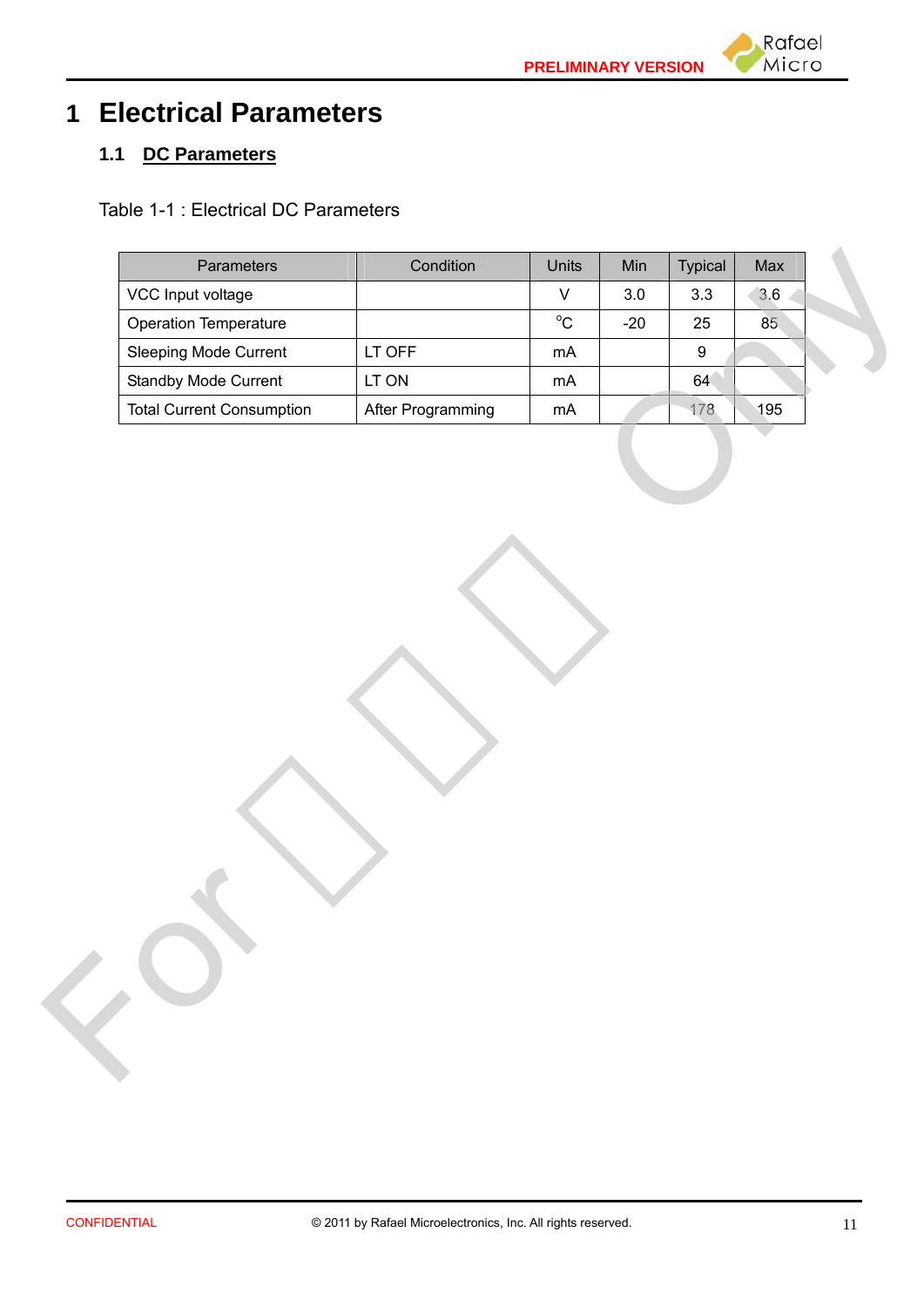## **1.2 AC Parameters**

| Table 1-2 : Electrical AC Parameters |           |
|--------------------------------------|-----------|
| <b>Parameters</b>                    | Condition |
|                                      |           |

| Parameters                              | Condition                    | <b>Units</b> | Min | <b>Typical</b>        | Max  |
|-----------------------------------------|------------------------------|--------------|-----|-----------------------|------|
| Input Return Loss <sup>1</sup>          | S <sub>11</sub>              | dB           |     | $-10$                 |      |
| <b>Operation Frequency Range</b>        |                              | <b>MHz</b>   | 42  |                       | 1002 |
| Voltage Gain                            |                              | dB           | 85  |                       | 95   |
| <b>AGC Range</b>                        |                              | dB           |     | 104                   |      |
| Noise Figure                            | @ Max Gain                   | dB           |     | 3.5                   |      |
| IIP <sub>3</sub>                        | <b>LNA Max Gain</b>          | dBm          |     | $-7.5$                |      |
|                                         | <b>LNA Min Gain</b>          | dBm          |     | $+35$                 |      |
| Image Rejection                         |                              | dBc          |     | 65                    |      |
|                                         | 1K                           | dBc          |     | $-91$                 |      |
| <b>Phase Noise</b>                      | 10K                          | dBc          |     | $-98$                 |      |
|                                         | 100K                         | dBc          |     | $-109$                |      |
| CSO                                     | 110 Channel at 75dBuV        | dBc          |     | $-67$                 |      |
| <b>CTB</b>                              |                              | dBc          |     | $-65$                 |      |
| Multiple Crystal Frequency              | Refer to RF-In               | dBm          |     | $-120$                |      |
| Spurious                                |                              |              |     |                       |      |
| RF in to Loop through gain <sup>1</sup> |                              | dB           |     | $\mathbf 0$           |      |
| Loop through Return loss <sup>1</sup>   |                              | dB           |     | $-13$                 |      |
|                                         | FFT:8k,QPSK,CR:1/2           | dBm          |     | $-97.5$               |      |
| Sensitivity                             | FFT:8k,16QAM,CR:1/2          | dBm          |     | $-91.5$               |      |
|                                         | FFT:8k,64QAM,CR:3/4          | dBm          |     | $-81.5$               |      |
|                                         | FFT:8k,64QAM,CR:7/8          | dBm          |     | $-79.5$               |      |
| Adjacent Channel Rejection              | Analog Interference at DVB-T | dBc          |     | $-47$                 |      |
|                                         | Signal                       |              |     |                       |      |
| Max. Input Power                        | FFT:8k,64QAM,CR:7/8          | dBm          |     | $+10$                 |      |
| IF Output Level                         | Swing                        | $Vp-p$       |     | 1                     | 2    |
|                                         | Impedence                    |              |     | Differential 2kΩ//5pF |      |
| PLL Locking time                        |                              | ms           |     |                       | 5    |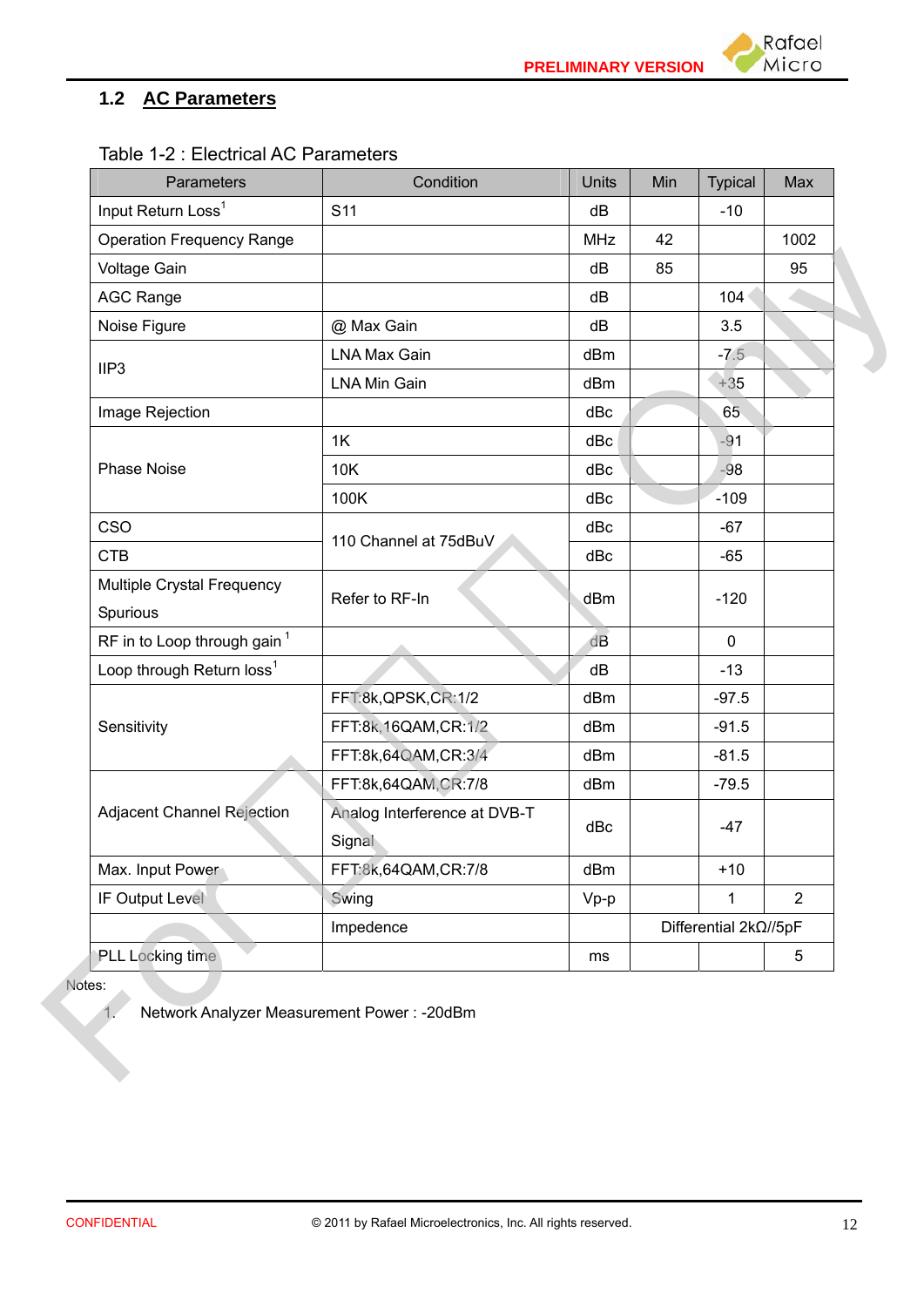Rafael Micro

# **2 Pin Description**

## **Pin Allocation**

Figure 2-1 : Pin Allocation (note: E-Pad is GND)

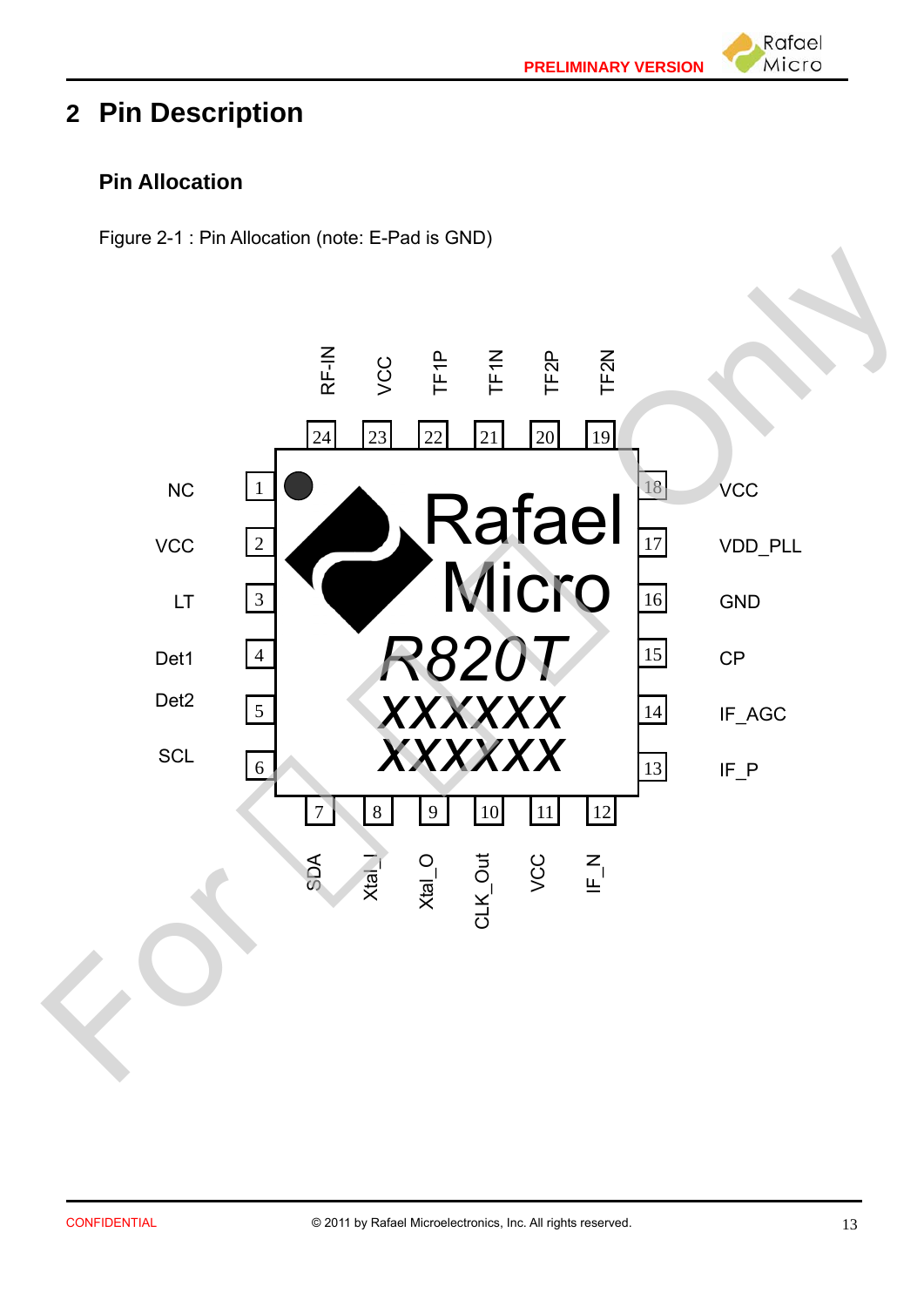

## **Pin Assignment**

| 24<br>$RF_$ In<br>RF Input<br>NC<br>1<br>Not Connect<br>2,11,18,23<br><b>VCC</b><br>Tuner 3.3V voltage input<br>$\mathbf 3$<br><b>LT</b><br>Loop through output<br>Power detector decoupling capacitor<br>4,5<br><b>Detx</b><br>I2C bus, clock input<br><b>SCL</b><br>$\bf 6$<br>$\overline{7}$<br>I2C bus, data input/ output<br><b>SDA</b><br>$\bf 8$<br>Xtal_I<br>Crystal oscillator Input<br>Crystal oscillator Output<br>Xtal_O<br>$\boldsymbol{9}$<br>CLK_Out<br>10<br>Clock output for sharing Crystal oscillator<br>12<br>$IF_N$<br>IF output<br>$IF_P$<br>13<br>IF output<br>IF_AGC<br>14<br>IF automatic gain control input<br>CP<br>15<br>PLL charge pump<br>17<br><b>VDD_PLL</b><br>PLL 2V supply output decoupling |                                                            |
|---------------------------------------------------------------------------------------------------------------------------------------------------------------------------------------------------------------------------------------------------------------------------------------------------------------------------------------------------------------------------------------------------------------------------------------------------------------------------------------------------------------------------------------------------------------------------------------------------------------------------------------------------------------------------------------------------------------------------------|------------------------------------------------------------|
|                                                                                                                                                                                                                                                                                                                                                                                                                                                                                                                                                                                                                                                                                                                                 |                                                            |
|                                                                                                                                                                                                                                                                                                                                                                                                                                                                                                                                                                                                                                                                                                                                 |                                                            |
|                                                                                                                                                                                                                                                                                                                                                                                                                                                                                                                                                                                                                                                                                                                                 |                                                            |
|                                                                                                                                                                                                                                                                                                                                                                                                                                                                                                                                                                                                                                                                                                                                 |                                                            |
|                                                                                                                                                                                                                                                                                                                                                                                                                                                                                                                                                                                                                                                                                                                                 |                                                            |
|                                                                                                                                                                                                                                                                                                                                                                                                                                                                                                                                                                                                                                                                                                                                 |                                                            |
|                                                                                                                                                                                                                                                                                                                                                                                                                                                                                                                                                                                                                                                                                                                                 |                                                            |
|                                                                                                                                                                                                                                                                                                                                                                                                                                                                                                                                                                                                                                                                                                                                 |                                                            |
|                                                                                                                                                                                                                                                                                                                                                                                                                                                                                                                                                                                                                                                                                                                                 |                                                            |
|                                                                                                                                                                                                                                                                                                                                                                                                                                                                                                                                                                                                                                                                                                                                 |                                                            |
|                                                                                                                                                                                                                                                                                                                                                                                                                                                                                                                                                                                                                                                                                                                                 |                                                            |
|                                                                                                                                                                                                                                                                                                                                                                                                                                                                                                                                                                                                                                                                                                                                 |                                                            |
|                                                                                                                                                                                                                                                                                                                                                                                                                                                                                                                                                                                                                                                                                                                                 |                                                            |
|                                                                                                                                                                                                                                                                                                                                                                                                                                                                                                                                                                                                                                                                                                                                 |                                                            |
|                                                                                                                                                                                                                                                                                                                                                                                                                                                                                                                                                                                                                                                                                                                                 |                                                            |
| 19,20,21,22<br><b>TFxx</b>                                                                                                                                                                                                                                                                                                                                                                                                                                                                                                                                                                                                                                                                                                      | Tracking filter, the detail as Figure 2-1: Pin Allocation. |
| Ground<br>16<br><b>GND</b>                                                                                                                                                                                                                                                                                                                                                                                                                                                                                                                                                                                                                                                                                                      |                                                            |
| $\pmb{0}$<br><b>GND</b><br>Exposed pad                                                                                                                                                                                                                                                                                                                                                                                                                                                                                                                                                                                                                                                                                          |                                                            |
|                                                                                                                                                                                                                                                                                                                                                                                                                                                                                                                                                                                                                                                                                                                                 |                                                            |

Table 2-1 : Summary List of Pin Assignment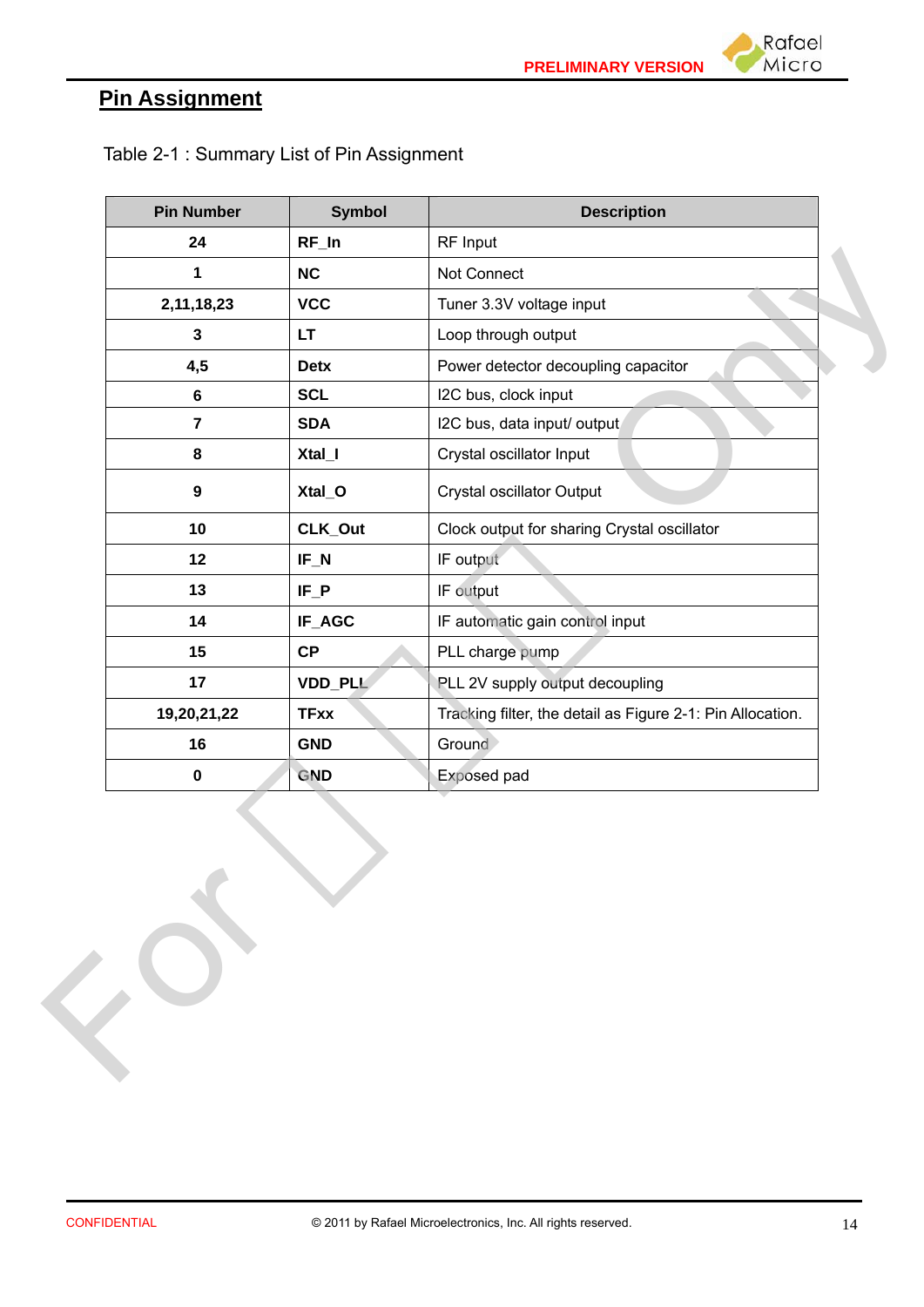

# **3 Programming and Registers**

## **3.1 I2C Series Programming Interface**

The programmable features of the R820T are accessible through an I2C compatible serial interface. Bi-directional data transfers are programmed through the serial clock (SCL) and serial data lines (SDA) at a standard clock rate of 100 KHz and up to 400KHz.

#### **Data Transfer Logic**

#### **I 2 C Write/Read Address**

#### Table 3-1 : I<sup>2</sup>C Read / Write Address

| Table $3-1$ : I <sup>2</sup> C Read / Write Address |            |           |              | $I2C$ Address(Bin) |           |              |   | R/W          | Address (Hex) |
|-----------------------------------------------------|------------|-----------|--------------|--------------------|-----------|--------------|---|--------------|---------------|
| $I2C$ Mode                                          | <b>MSB</b> |           |              |                    |           |              |   | <b>LSB</b>   |               |
| Write Mode                                          | $\pmb{0}$  | $\pmb{0}$ | $\mathbf{1}$ | $\mathbf{1}$       | $\pmb{0}$ | $\mathbf{1}$ | 0 | $\pmb{0}$    | 0x34          |
| Read Mode                                           | $\pmb{0}$  | $\pmb{0}$ | 1            | 1                  | $\pmb{0}$ | 1            | 0 | $\mathbf{1}$ | 0x35          |
|                                                     |            |           |              |                    |           |              |   |              |               |

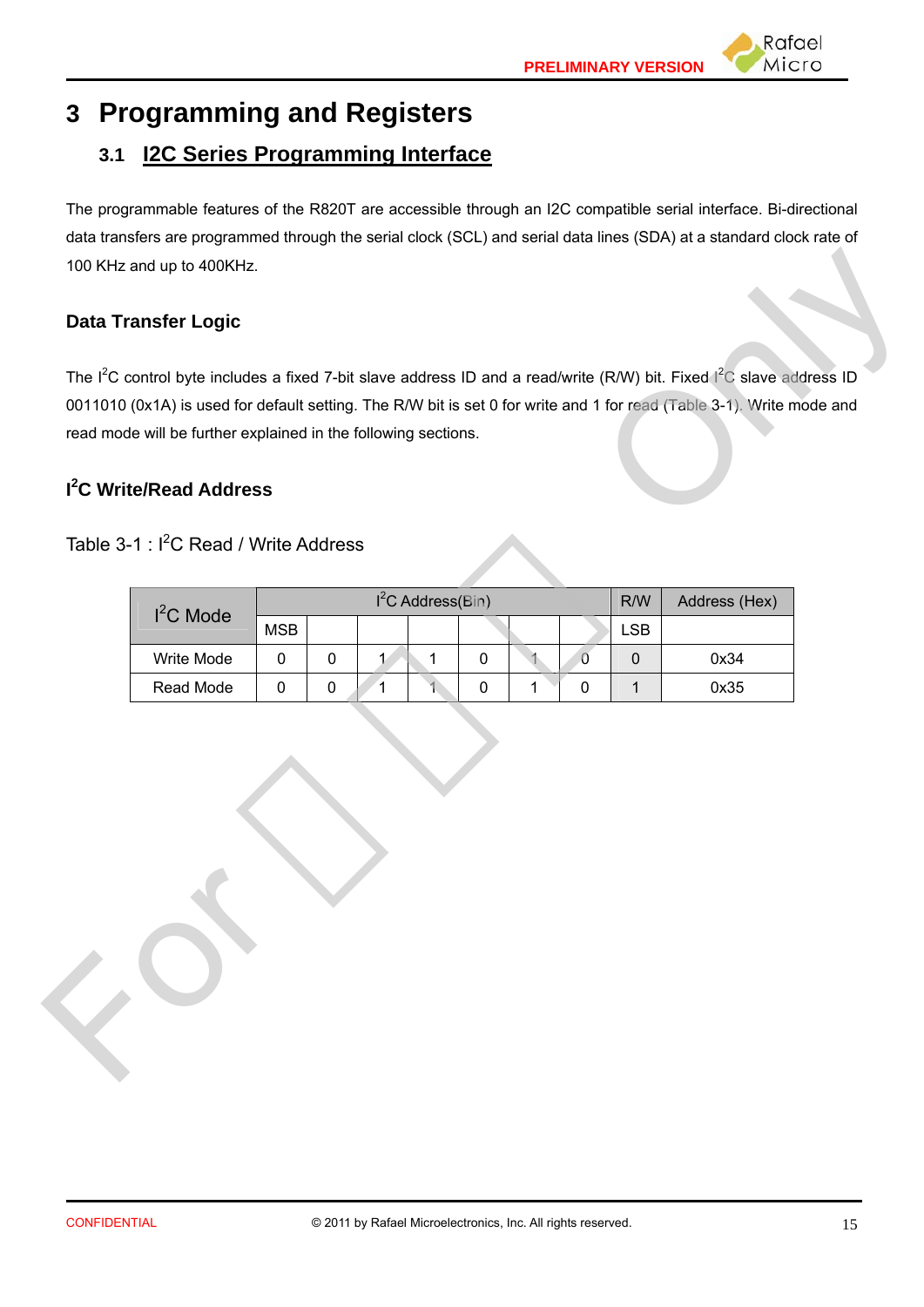Rafael Micro

#### **Write Mode**

When the slave address matches the  $I^2C$  device ID with write control bit,  $I^2C$  start interprets the following first byte as first written register address. These following bytes are all the register data (page write I<sup>2</sup>C control). Register 0 to Register 4 are reserved for internal use only and can be written by  $I^2C$  write command.



Figure 3-2 : An Example of Write Mode Procedure

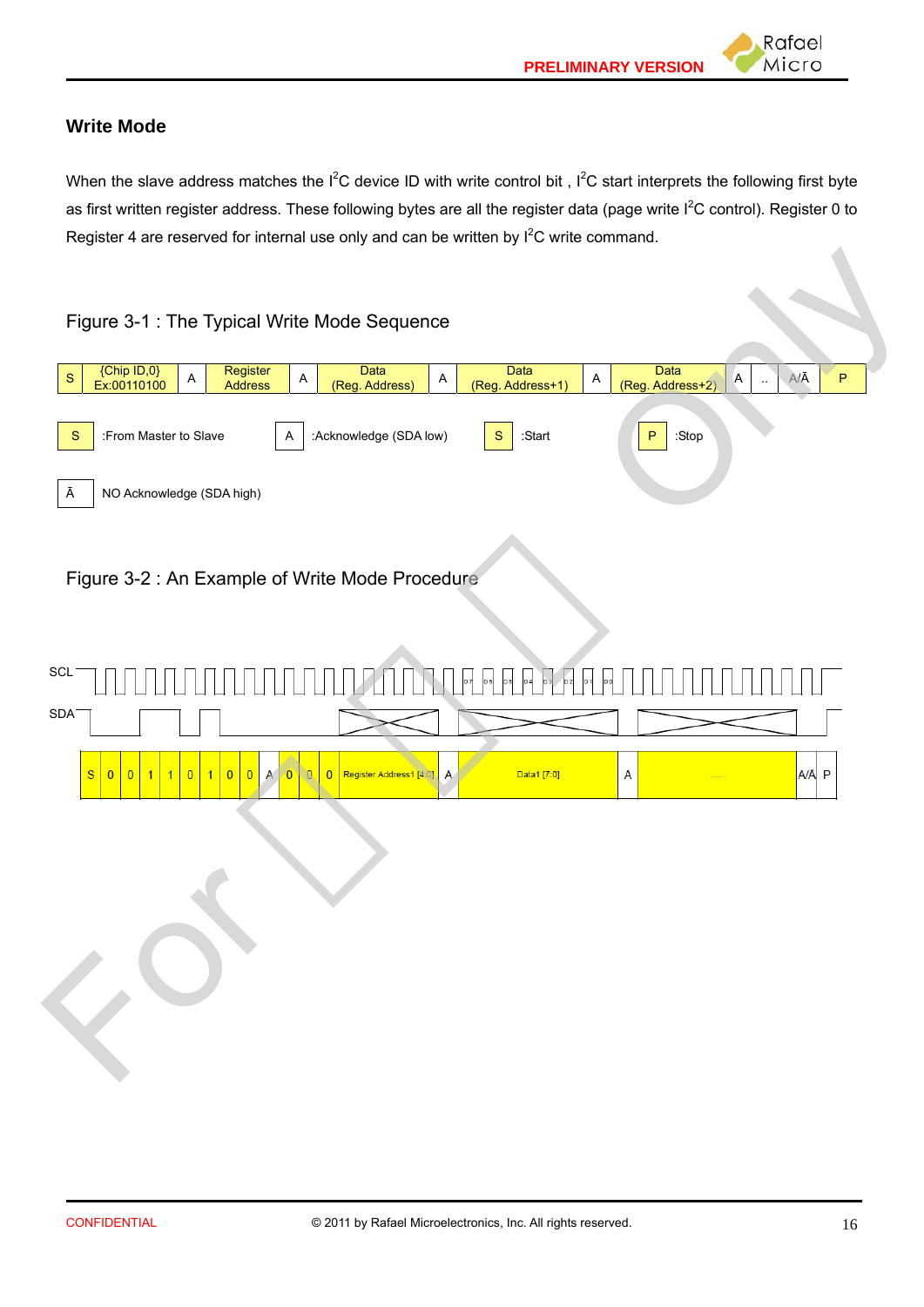Rafael Micro



When the slave address matches the  $I^2C$  device ID with read control bit, data are immediately transferred after ack command. Reading data transmission begins from core register 0 to final register until "P"(STOP) occurs. The data is transmitted from LSB to MSB, and the data of register 0 (0x96) is fixed as reference check point for read mode.

#### Figure 3-3 : The Typical Read Mode Sequence



#### Figure 3-4 : An Example of Read Mode Procedure

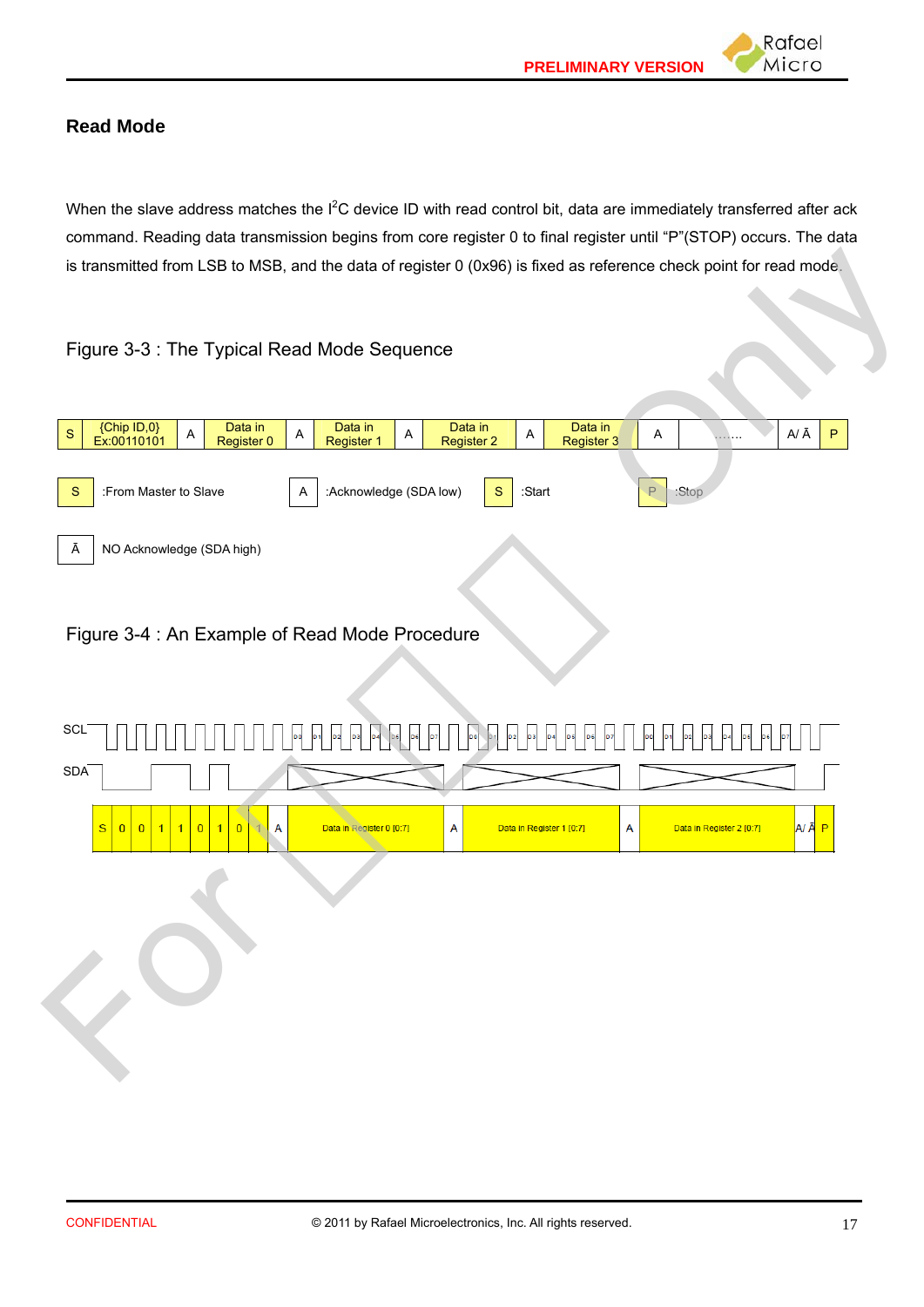# **4 Application Information**

## **4.1 Application Circuit**

Please contact Rafael Micro System Integration Engineering for the detailed application circuit and BOM list. For different system applications, Rafael Micro provides customized engineering services to from reference design, RF layout, Gerber file, to PCB review. These engineering services are recognized as a great value to shorten time to market cycle.



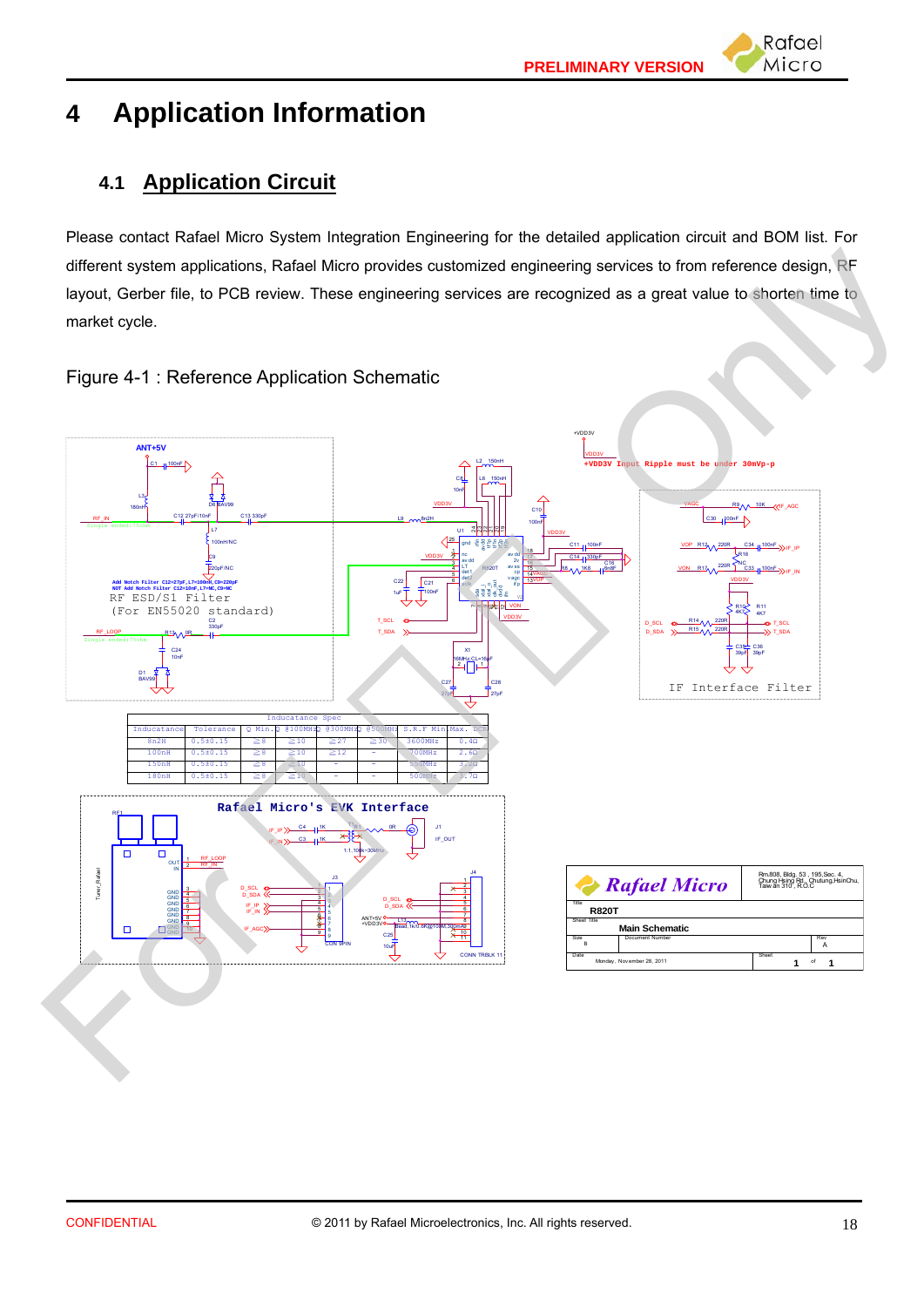## **4.2 Application Notes**

Please contact Rafael Micro Application Engineering for the detailed layout application note. The following guidelines together with proper implementation should be considered in board level layout to achieve the best performance.

- 1. To improve ESD/EOS reliability, RF input port and I2C bus needs an ESD protection circuit.
- 2. Minimize the RF trace from RF connector to device RF input pin..
- 3. RF traces should be protected with ground traces and guard rings.
- 4. Shielded connectors should be used with all shields connected to the ground plane with low impedance connections.
- 5. Minimize the ground path to device E-pad for the crystal.
- 6. Place crystal should be far away from RF traces.
- 7. Crystal traces should be protected with ground traces and guard rings.
- 8. The crystal amplifier oscillator has a dedicated power supply pin (Pin11), which should be carefully decoupled to ground with minimal lead lengths in order to minimize board noise from coupling into the reference clock.
- 9. System clocks and frequently switched signals should not be routed close to the crystal and RF trace.
- 10. Place AGC filter and CP filter circuits as close to the device as possible.
- 11. Minimize the CP filter ground path to device E-pad.
- 12. System digital traces should be routed away from RF traces.
- 13. Place ceramic DC bypass capacitors as close to the device as possible. This will insure that the power goes through the capacitors before power goes through the VIAs to the power plane
- 14. If possible power and ground should be on separate dedicated layers.

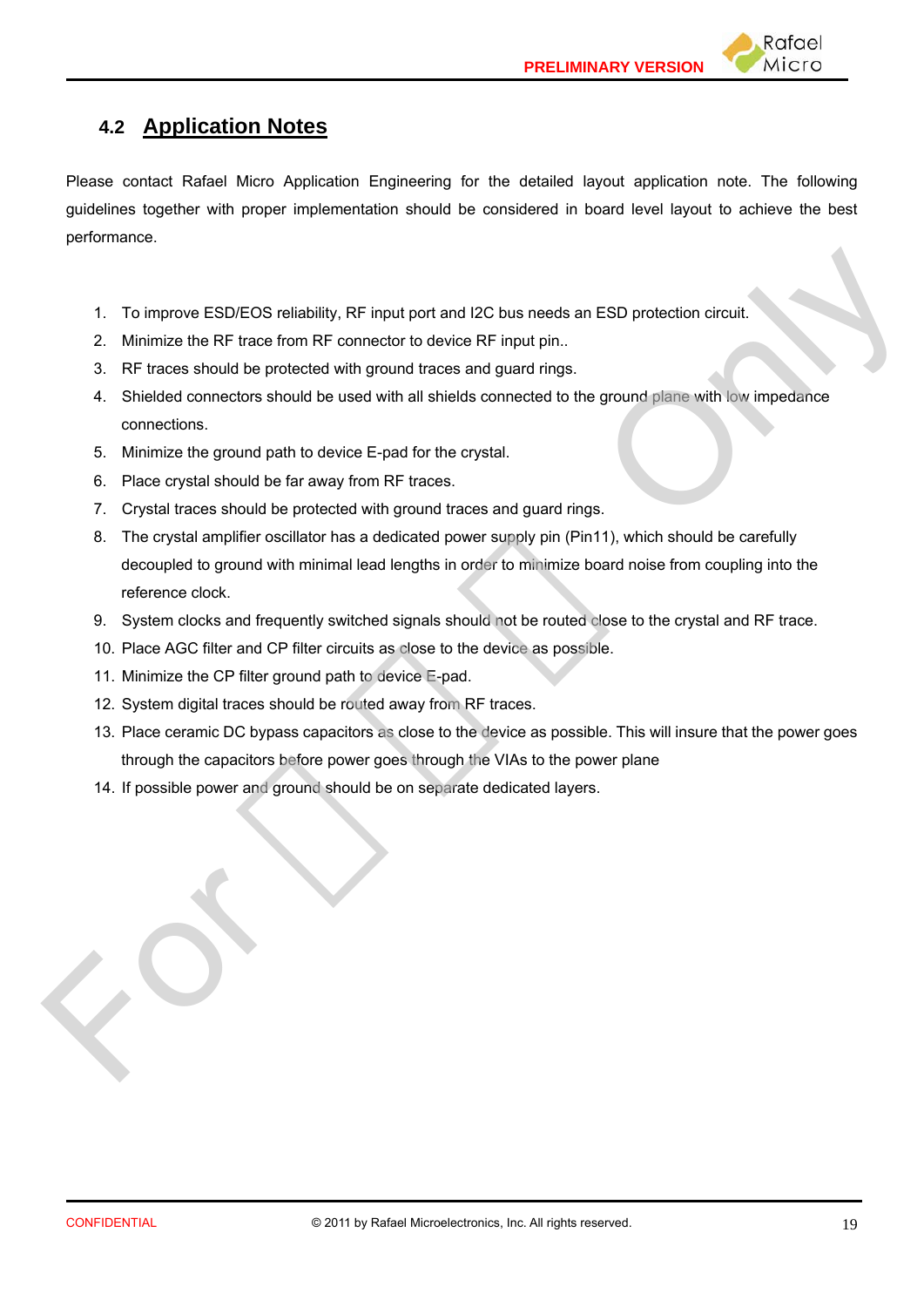## **4.3 IF Frequency**

.

R820T receives RF signal and feed through internal low-noise amplifier, power detector, band-pass filter, and image rejection filter. The mixer down-converts the RF signal to a low-IF frequency, which depends on channel bandwidth in different applications. The standard IF filters are implemented for 6/7/8 MHz channel bandwidths.

Table 4-1 : IF Frequency Table

|                | <b>TV Standard</b> | <b>Channel BW</b> | <b>Center</b><br><b>Frequency</b> |
|----------------|--------------------|-------------------|-----------------------------------|
| $\mathbf{1}$   | ATSC (Digital)     | $BW = 6MHz$       | Fcenter= 4.063MHz                 |
| $\overline{2}$ | DVB-T (Digital)    | $BW = 6MHz$       | 3.57MHz<br>Fcenter=               |
| $\mathbf{3}$   | DVB-T (Digital)    | $BW = 7MHz$       | 4.07MHz<br>Fcenter=               |
| $\overline{4}$ | DVB-T (Digital)    | $BW = 7MHz$       | Fcenter=<br>4.57MHz               |
| $\sqrt{5}$     | DVB-T (Digital)    | $BW = 8MHz$       | Fcenter=<br>4.57MHz               |
| $\overline{7}$ | ISDB-T (Digital)   | $BW = 6MHz$       | $Fcenter =$<br>4.063MHz           |
| 8              | DTMB (Digital)     | $BW = 8MHz$       | $Fcenter =$<br>4.57MHz            |
|                |                    |                   |                                   |
|                |                    |                   |                                   |

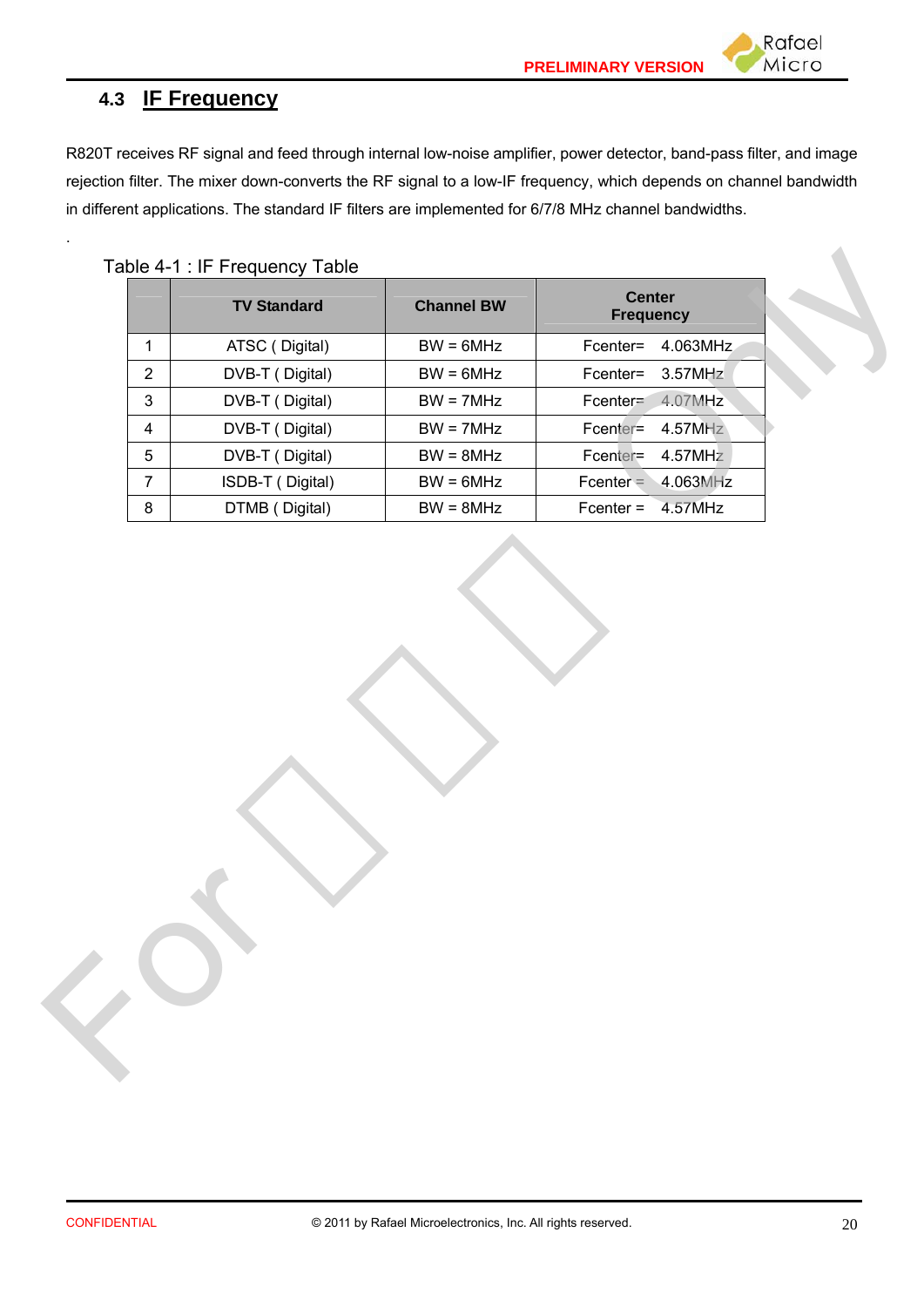## **4.4 AGC Control**

The R820T has built-in RFAGC to achieve the optimal SNR while minimizing distortion. When RF input power increases, the internal power detector is activated to attenuate internal LNA gain in an optimal level. On another hand, when RF input power decreases, internal power detector will increase internal LNA gain to achieve good picture quality.

The IFVGA control is available for the demodulator to control the gain of output VGA. R820T provides a wide range of IFVGA gain from +1dB to +48dB. Demodulator AGC output voltage range from 0.6V to 2.5V.



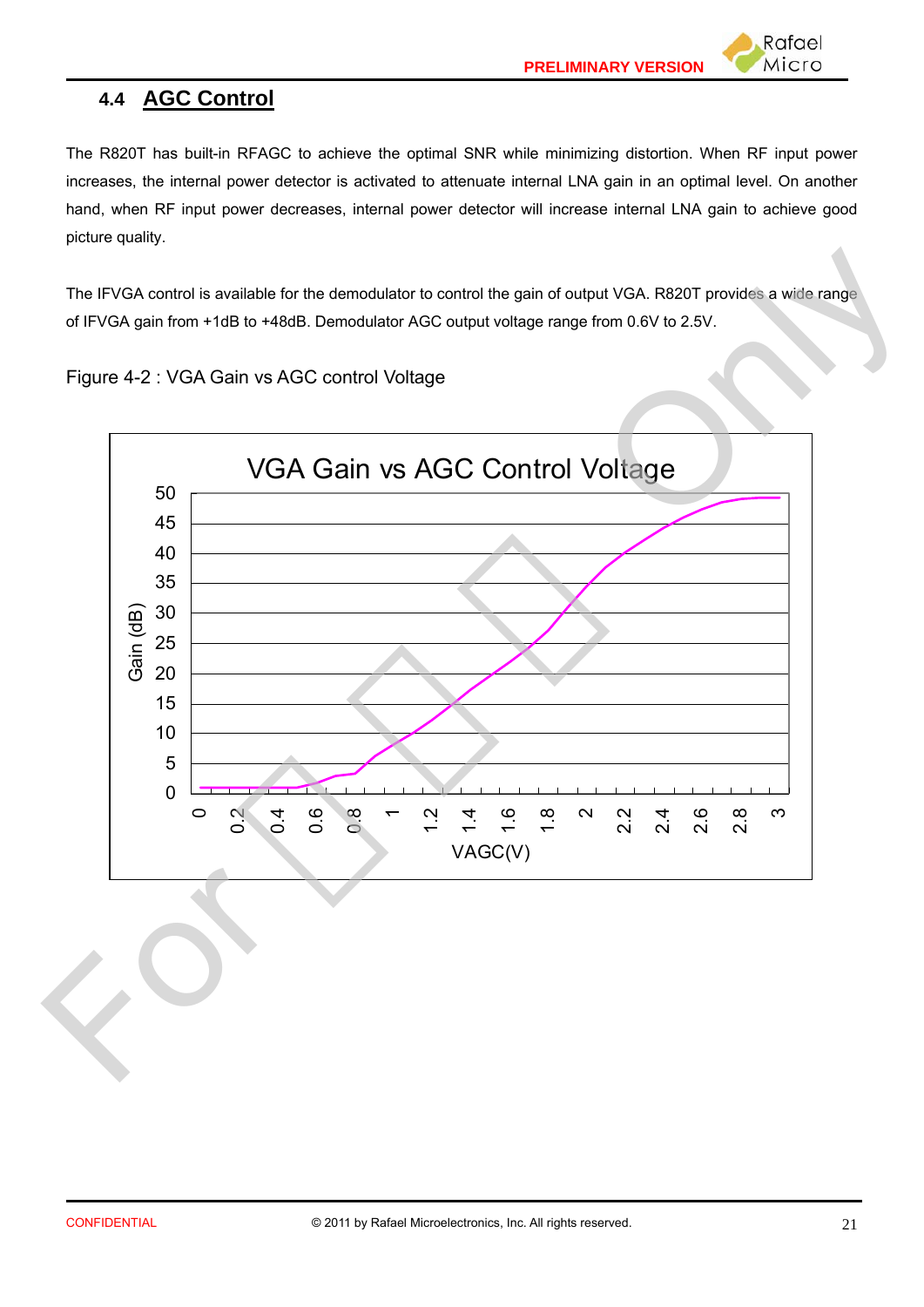Rafael Micro



The R820T is packaged by a Lead-Free 4x4 24-pin Quad Flat No-Lead (QFN) package. The detail package dimensions are listed in Figure 5-1.





Note:

Before soldering to system board, R820T need to be baked at 125<sup>o</sup>C for more than 8 hours to eliminate moisture contamination.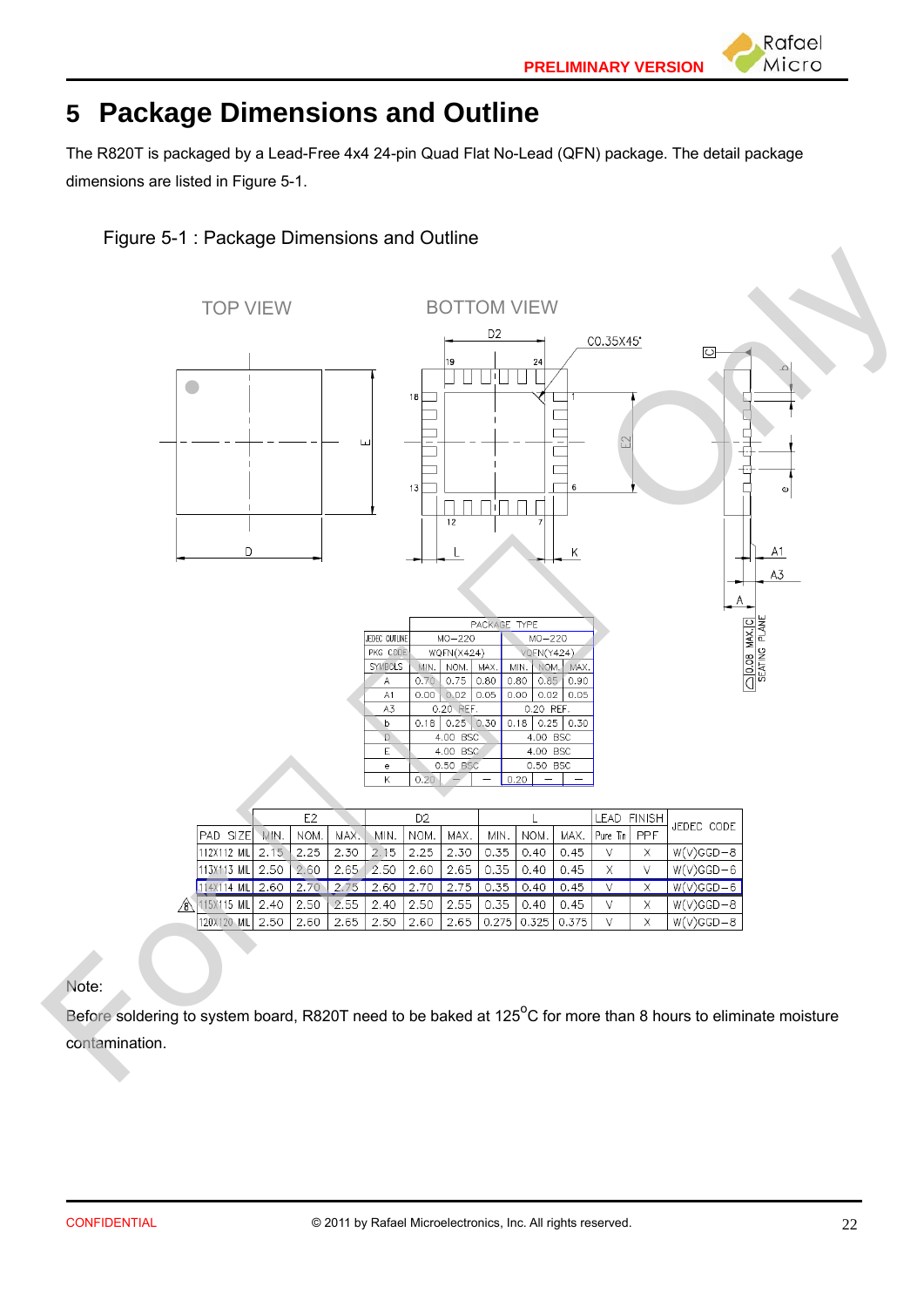# **6 Crystal Requirements**

## **6.1 Crystal Specifications**

The default crystal frequency for R820T is 16 MHz. The R820T is well accompanied with traditional DIP package crystal. To reduce component count and font factor, a low profile SMD package crystal is recommended. Please contact Rafael Micro application engineering for other crystal frequencies (12, 20, 20.48, 24, 27, 28.8, 32 MHz) applications.

#### Table 6-1 : Crystal Specifications

| Table 6-1 : Crystal Specifications                                                                                                                                                                                                                                                                                |            |                       |            |                      |  |
|-------------------------------------------------------------------------------------------------------------------------------------------------------------------------------------------------------------------------------------------------------------------------------------------------------------------|------------|-----------------------|------------|----------------------|--|
| <b>Parameter</b>                                                                                                                                                                                                                                                                                                  | <b>Min</b> | <b>Typical</b>        | <b>Max</b> | <b>Units</b>         |  |
| <b>Frequency Range</b>                                                                                                                                                                                                                                                                                            |            | 16                    |            | MHz                  |  |
| <b>ESR</b>                                                                                                                                                                                                                                                                                                        |            |                       | 50         | $\Omega$             |  |
| Frequency accuracy                                                                                                                                                                                                                                                                                                |            | ± 30                  | ± 50       | ppm                  |  |
| Load Capacitor (CL)                                                                                                                                                                                                                                                                                               |            | 16                    |            | pF                   |  |
| Input level to XTAL_P pin when using                                                                                                                                                                                                                                                                              |            |                       |            |                      |  |
|                                                                                                                                                                                                                                                                                                                   |            |                       |            |                      |  |
| external clock<br><b>Clock Output Swing</b>                                                                                                                                                                                                                                                                       | 120        |                       | 3300       | mVp-p                |  |
| 6.2<br>The R820T clock output swing is programmable through I2C interface. The IC provides a clock output signal in<br>triangle waveform with output voltage typical at 2.0Vp-p. The output voltage specification assumes an off-chip load<br>impedance of 16pF/ 10MΩ.<br>Table 6-2 : Clock Output Specifications |            |                       |            |                      |  |
|                                                                                                                                                                                                                                                                                                                   |            |                       |            |                      |  |
| Parameter<br>Clock Output Swing (16pF // 10ΜΩ)                                                                                                                                                                                                                                                                    | <b>Min</b> | <b>Typical</b><br>2.0 | <b>Max</b> | <b>Units</b><br>Vp-p |  |

## **6.2 Clock Output Swing**

| <b>Parameter</b>                                            | Min | <b>Typical</b> | <b>Max</b> | Units     |
|-------------------------------------------------------------|-----|----------------|------------|-----------|
| Clock Output Swing (16pF $\text{/} \text{/}$ 10M $\Omega$ ) |     |                |            | $V_{D-D}$ |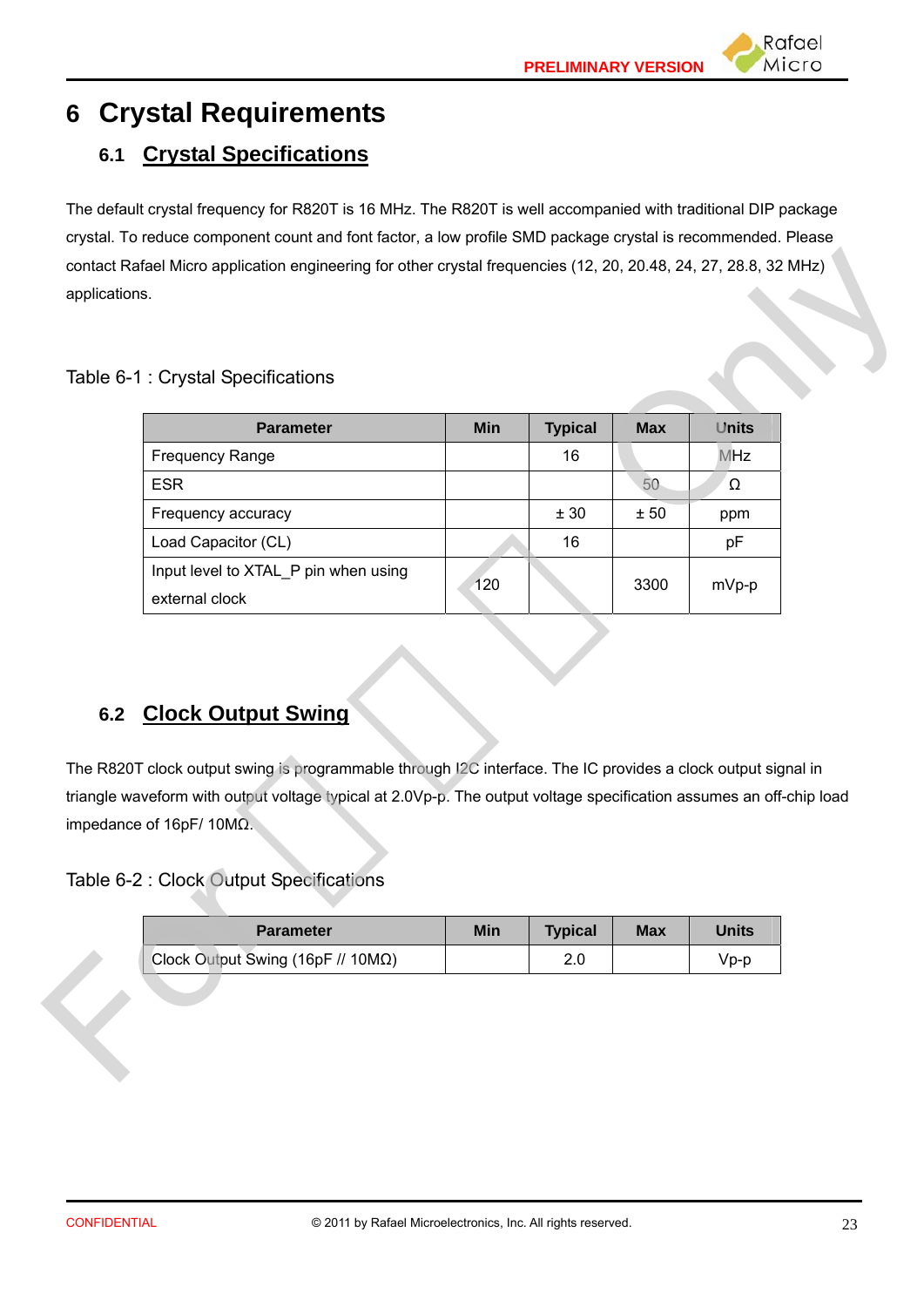## **6.3 Crystal Parallel Capacitors and Share Crystal**

Crystal parallel capacitors are recommended when a default crystal frequency of 16 MHz is implemented. Please contact Rafael Micro application engineering for crystal parallel capacitors using other crystal frequencies. For cost sensitive project, the R820T can share crystal with backend demodulators or baseband ICs to reduce component count. The recommended reference design for crystal loading capacitors and share crystal is shown as below.





Note:

Crystal X1=16MHz/ CL=16pF Bypass capacitor C3=10nF Crystal parallel capacitors C1=C2=27pF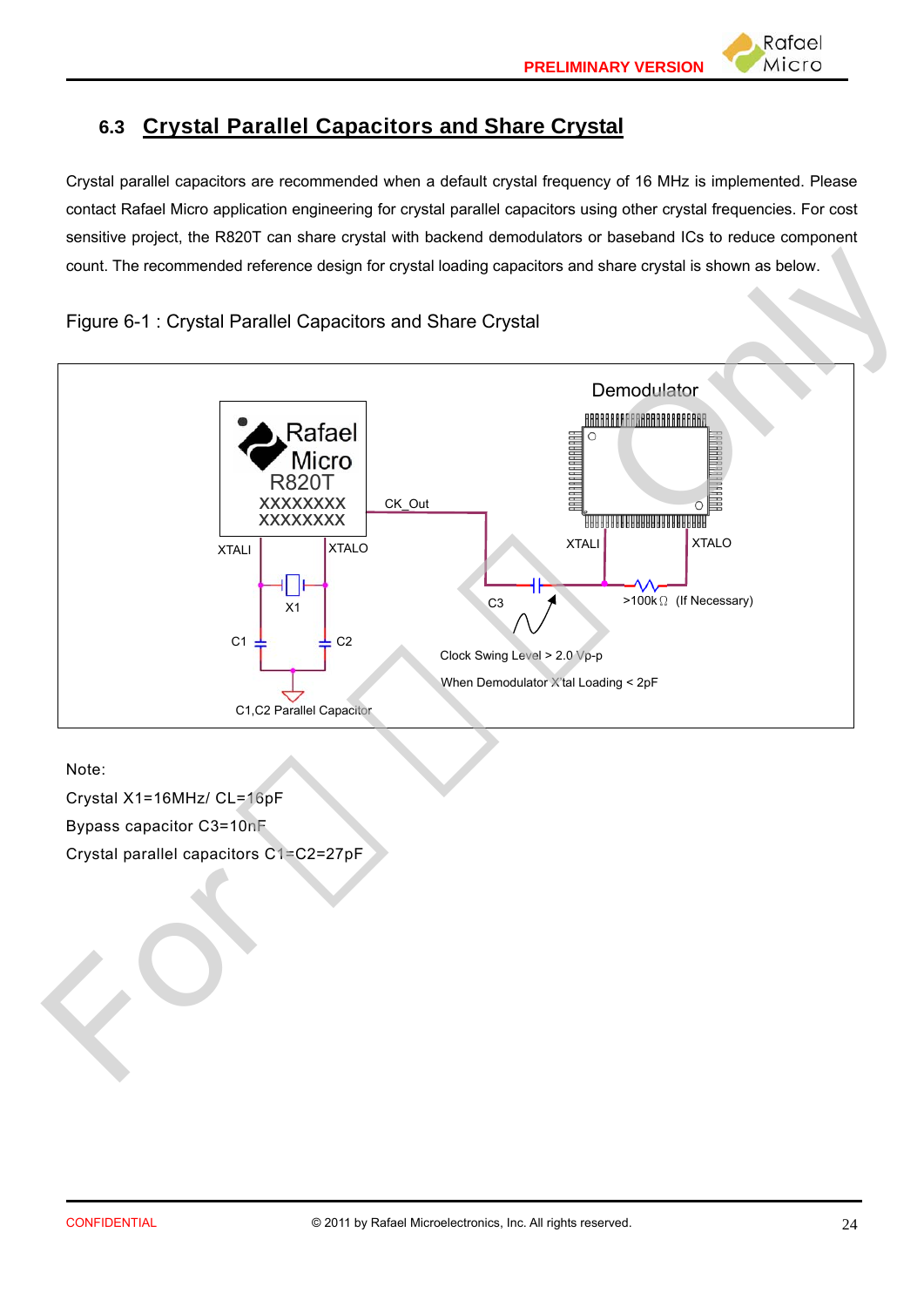

To achieve better RF performance, hardware tolerance for tracking filter inductors and RF input inductors is highly recommended in the R820T reference design..

| Reference     | L(nH)   | Tolerance      | Q Min.  | L, Q test      | $Q$ at  | $Q$ at                   | Q at                     | S.R.F.         | $DCR$     |
|---------------|---------|----------------|---------|----------------|---------|--------------------------|--------------------------|----------------|-----------|
|               |         |                |         | frequency      | 100 MHz | 300 MHz                  | 500 MHz                  | Min.           | Max.      |
| L3,           | 180     | $0.5 +/- 0.15$ | $\bf 8$ | 100 MHz        | $10\,$  | $\overline{\phantom{a}}$ |                          | 500 MHz        | $3.7$ ohm |
| L7            | 100     | $0.5 + -0.15$  | $\bf 8$ | 100 MHz        | $10\,$  | 12                       | $\overline{\phantom{a}}$ | <b>700 MHz</b> | $2.6$ ohm |
| L2, L6        | 150     | $0.5 +/- 0.15$ | 8       | 100 MHz        | $10\,$  | $\overline{\phantom{a}}$ | $\overline{\phantom{a}}$ | 550 MHz        | $3.2$ ohm |
| $\mathsf{L}9$ | $8.2\,$ | $0.5 + - 0.15$ | 8       | <b>100 MHz</b> | $10\,$  | 27                       | 30                       | 3600MHz        | $0.4$ ohm |
|               |         |                |         |                |         |                          |                          |                |           |
|               |         |                |         |                |         |                          |                          |                |           |